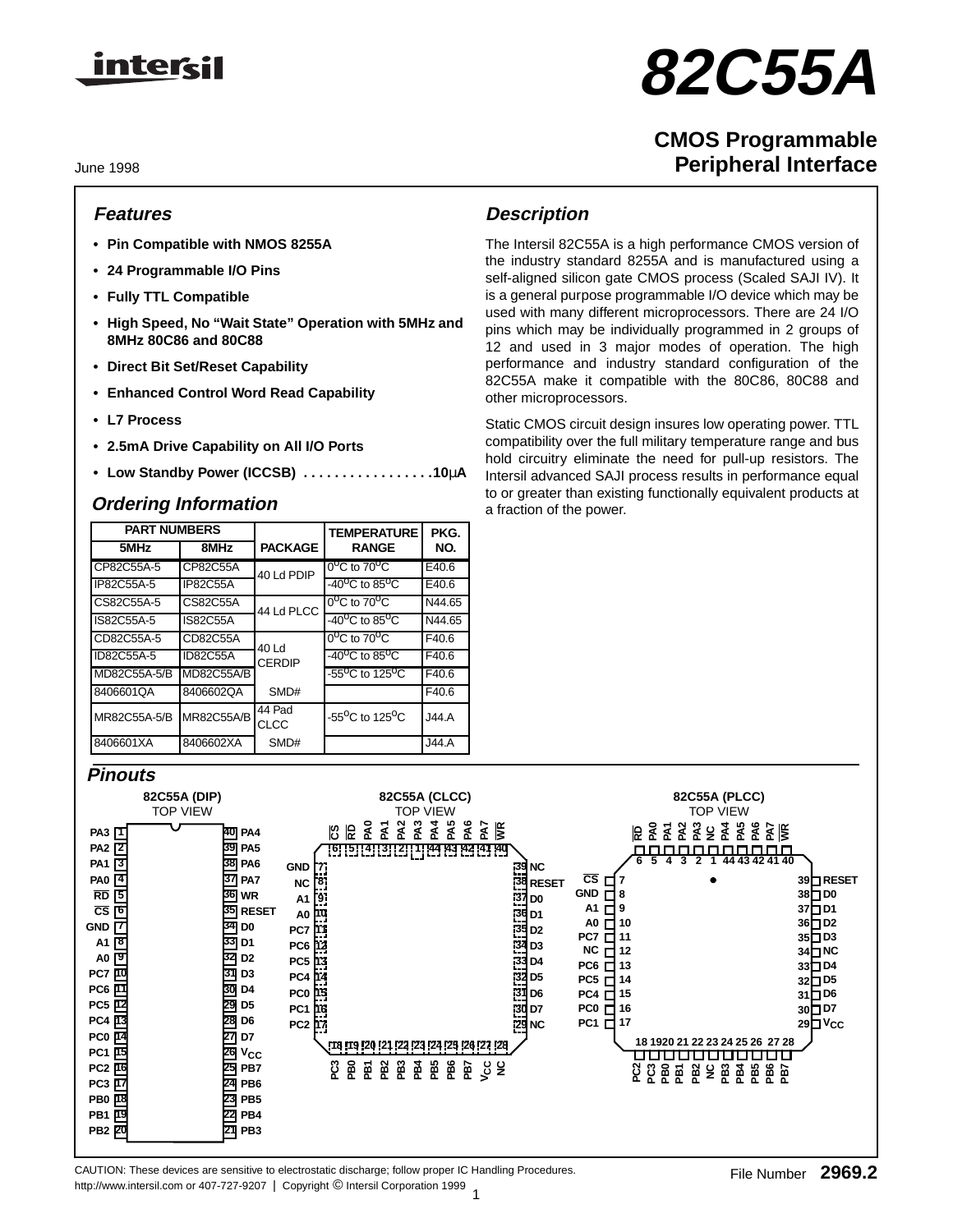## **Pin Description**

| <b>SYMBOL</b>          | <b>PIN</b><br><b>NUMBER</b> | <b>TYPE</b> | <b>DESCRIPTION</b>                                                                                                                                                                                                                                    |
|------------------------|-----------------------------|-------------|-------------------------------------------------------------------------------------------------------------------------------------------------------------------------------------------------------------------------------------------------------|
| $V_{\rm CC}$           | 26                          |             | $V_{CC}$ : The +5V power supply pin. A 0.1 $\mu$ F capacitor between pins 26 and 7 is<br>recommended for decoupling.                                                                                                                                  |
| <b>GND</b>             | $\overline{7}$              |             | <b>GROUND</b>                                                                                                                                                                                                                                         |
| $D0-D7$                | 27-34                       | I/O         | DATA BUS: The Data Bus lines are bidirectional three-state pins connected to the<br>system data bus.                                                                                                                                                  |
| <b>RESET</b>           | 35                          |             | RESET: A high on this input clears the control register and all ports (A, B, C) are set<br>to the input mode with the "Bus Hold" circuitry turned on.                                                                                                 |
| $\overline{\text{CS}}$ | 6                           |             | CHIP SELECT: Chip select is an active low input used to enable the 82C55A onto the<br>Data Bus for CPU communications.                                                                                                                                |
| $\overline{RD}$        | 5                           |             | READ: Read is an active low input control signal used by the CPU to read status<br>information or data via the data bus.                                                                                                                              |
| <b>WR</b>              | 36                          |             | WRITE: Write is an active low input control signal used by the CPU to load control<br>words and data into the 82C55A.                                                                                                                                 |
| $AO-A1$                | 8, 9                        |             | ADDRESS: These input signals, in conjunction with the RD and WR inputs, control<br>the selection of one of the three ports or the control word register. A0 and A1 are<br>normally connected to the least significant bits of the Address Bus A0, A1. |
| PA0-PA7                | 1-4, 37-40                  | I/O         | PORT A: 8-bit input and output port. Both bus hold high and bus hold low circuitry are<br>present on this port.                                                                                                                                       |
| PB0-PB7                | 18-25                       | I/O         | PORT B: 8-bit input and output port. Bus hold high circuitry is present on this port.                                                                                                                                                                 |
| PC0-PC7                | $10 - 17$                   | I/O         | PORT C: 8-bit input and output port. Bus hold circuitry is present on this port.                                                                                                                                                                      |

## **Functional Diagram**

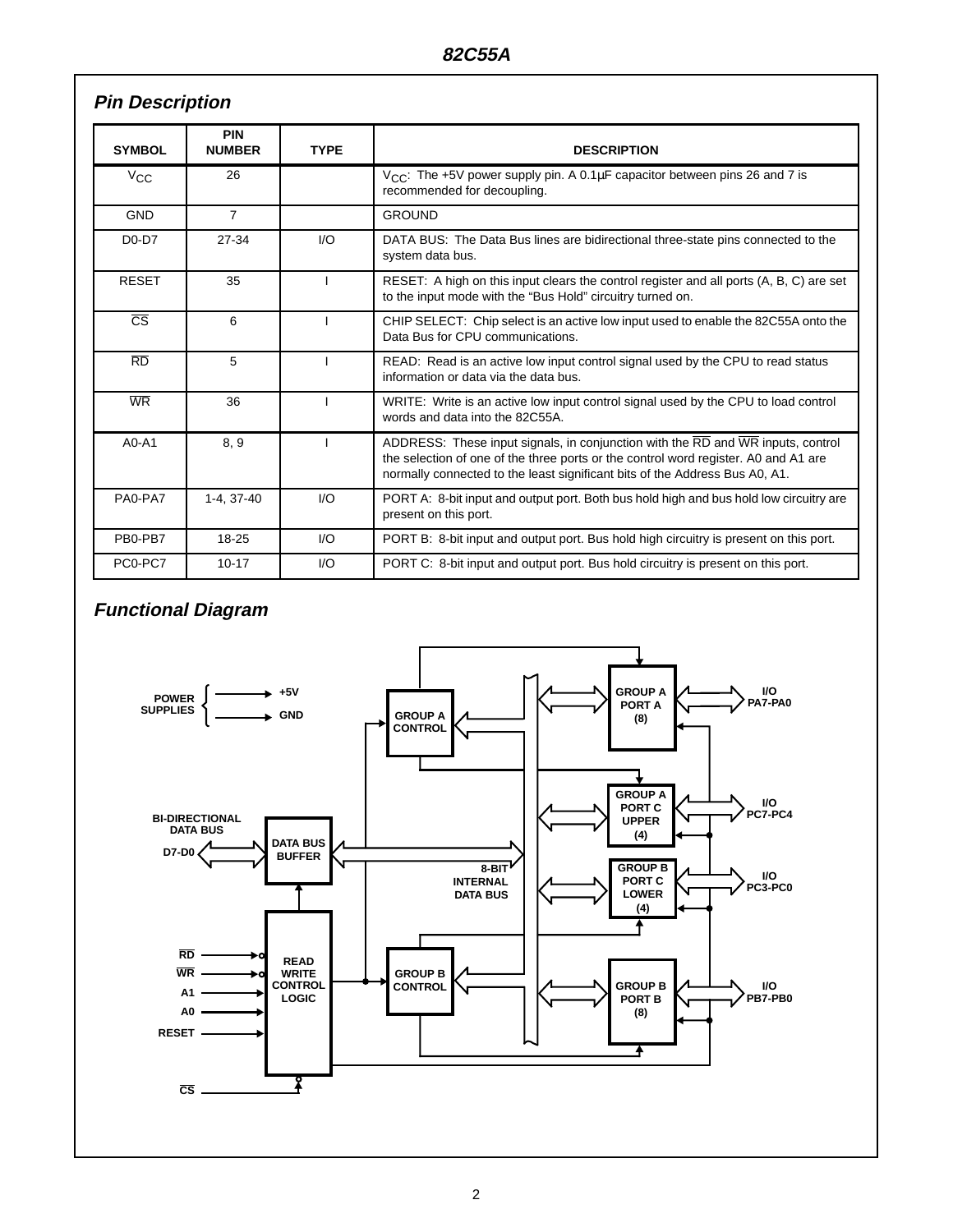## **Functional Description**

#### **Data Bus Buffer**

This three-state bi-directional 8-bit buffer is used to interface the 82C55A to the system data bus. Data is transmitted or received by the buffer upon execution of input or output instructions by the CPU. Control words and status information are also transferred through the data bus buffer.

#### **Read/Write and Control Logic**

The function of this block is to manage all of the internal and external transfers of both Data and Control or Status words. It accepts inputs from the CPU Address and Control busses and in turn, issues commands to both of the Control Groups.

**(CS)** Chip Select. A "low" on this input pin enables the communcation between the 82C55A and the CPU.

**(RD)** Read. A "low" on this input pin enables 82C55A to send the data or status information to the CPU on the data bus. In essence, it allows the CPU to "read from" the 82C55A.

**(WR)** Write. A "low" on this input pin enables the CPU to write data or control words into the 82C55A.

**(A0 and A1)** Port Select 0 and Port Select 1. These input signals, in conjunction with the RD and WR inputs, control the selection of one of the three ports or the control word register. They are normally connected to the least significant bits of the address bus (A0 and A1).

**82C55A BASIC OPERATION**

## **A1 A0 RD WR CS INPUT OPERATION (READ)** 0 0 0 0 1 0 Dort A → Data Bus 0 | 1 | 0 | 1 | 0 | Port B → Data Bus  $1 \mid 0 \mid 0 \mid 1 \mid 0$  | Port C  $\rightarrow$  Data Bus  $1 \mid 1 \mid 0 \mid 1 \mid 0$  Control Word  $\rightarrow$  Data Bus **OUTPUT OPERATION (WRITE)** 0 | 0 | 1 | 0 | 0 | Data Bus → Port A 0 | 1 | 1 | 0 | 0 | Data Bus → Port B 1 | 0 | 1 | 0 | 0 | Data Bus → Port C 1 | 1 | 1 | 0 | 0 | Data Bus → Control **DISABLE FUNCTION**  $X \mid X \mid X \mid X \mid 1$  Data Bus  $\rightarrow$  Three-State  $X \mid X \mid 1 \mid 1 \mid 0$  Data Bus  $\rightarrow$  Three-State



#### **FIGURE 1. 82C55A BLOCK DIAGRAM. DATA BUS BUFFER, READ/WRITE, GROUP A & B CONTROL LOGIC FUNCTIONS**

**(RESET)** Reset. A "high" on this input initializes the control register to 9Bh and all ports (A, B, C) are set to the input mode. "Bus hold" devices internal to the 82C55A will hold the I/O port inputs to a logic "1" state with a maximum hold current of 400µA.

### **Group A and Group B Controls**

The functional configuration of each port is programmed by the systems software. In essence, the CPU "outputs" a control word to the 82C55A. The control word contains information such as "mode", "bit set", "bit reset", etc., that initializes the functional configuration of the 82C55A.

Each of the Control blocks (Group A and Group B) accepts "commands" from the Read/Write Control logic, receives "control words" from the internal data bus and issues the proper commands to its associated ports.

Control Group A - Port A and Port C upper (C7 - C4)

Control Group B - Port B and Port C lower (C3 - C0)

The control word register can be both written and read as shown in the "Basic Operation" table. Figure 4 shows the control word format for both Read and Write operations. When the control word is read, bit D7 will always be a logic "1", as this implies control word mode information.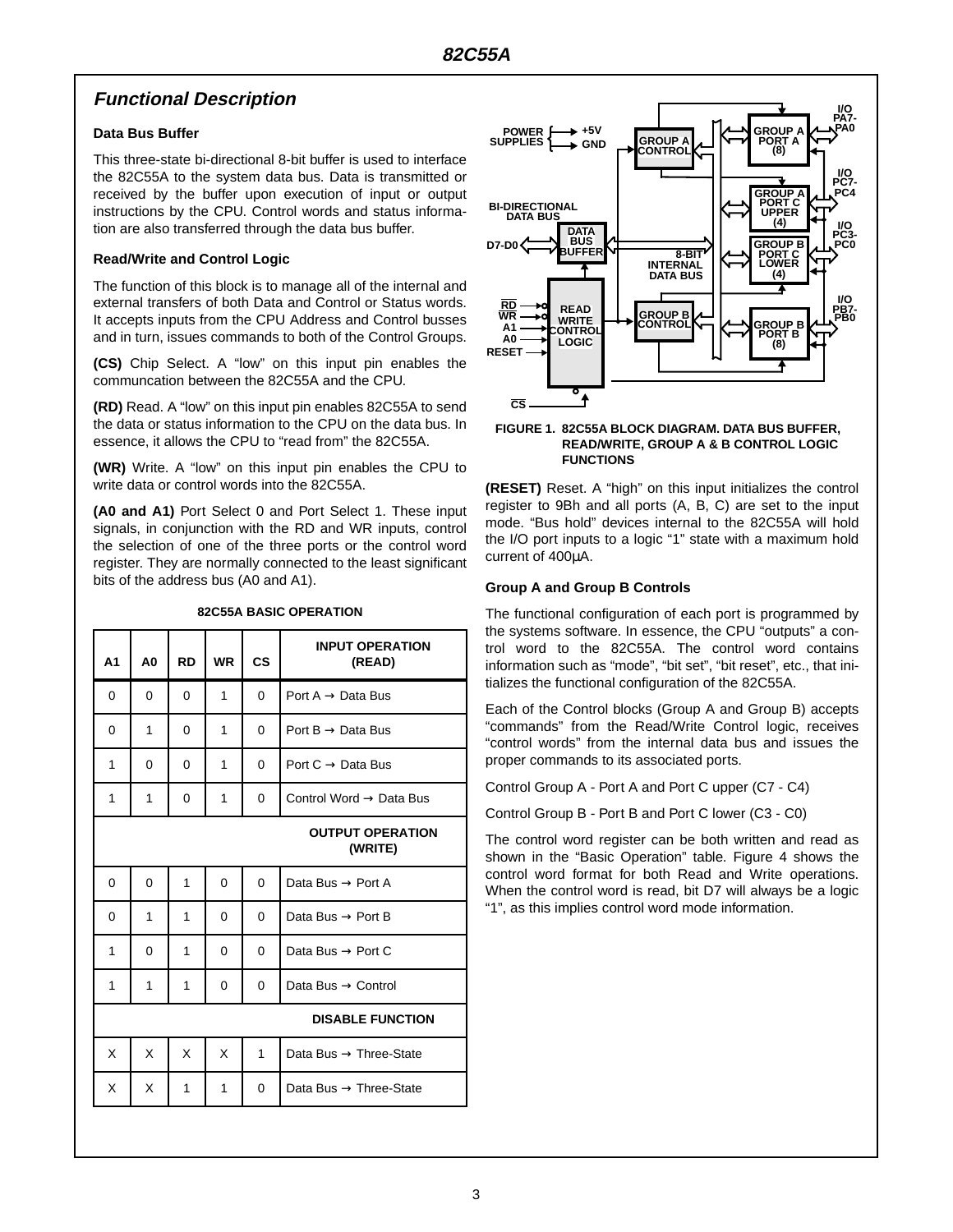#### **Ports A, B, and C**

The 82C55A contains three 8-bit ports (A, B, and C). All can be configured to a wide variety of functional characteristics by the system software but each has its own special features or "personality" to further enhance the power and flexibility of the 82C55A.

**Port A** One 8-bit data output latch/buffer and one 8-bit data input latch. Both "pull-up" and "pull-down" bus-hold devices are present on Port A. See Figure 2A.

**Port B** One 8-bit data input/output latch/buffer and one 8-bit data input buffer. See Figure 2B.

**Port C** One 8-bit data output latch/buffer and one 8-bit data input buffer (no latch for input). This port can be divided into two 4-bit ports under the mode control. Each 4-bit port contains a 4-bit latch and it can be used for the control signal output and status signal inputs in conjunction with ports A and B. See Figure 2B.



**FIGURE 2A. PORT A BUS-HOLD CONFIGURATION**



**FIGURE 2B. PORT B AND C BUS-HOLD CONFIGURATION**

#### **FIGURE 2. BUS-HOLD CONFIGURATION**

## **Operational Description**

#### **Mode Selection**

There are three basic modes of operation than can be selected by the system software:

- Mode 0 Basic Input/Output
- Mode 1 Strobed Input/Output
- Mode 2 Bi-directional Bus

When the reset input goes "high", all ports will be set to the input mode with all 24 port lines held at a logic "one" level by internal bus hold devices. After the reset is removed, the 82C55A can remain in the input mode with no additional initialization required. This eliminates the need to pullup or pulldown resistors in all-CMOS designs. The control word

register will contain 9Bh. During the execution of the system program, any of the other modes may be selected using a single output instruction. This allows a single 82C55A to service a variety of peripheral devices with a simple software maintenance routine. Any port programmed as an output port is initialized to all zeros when the control word is written.



**FIGURE 3. BASIC MODE DEFINITIONS AND BUS INTERFACE**

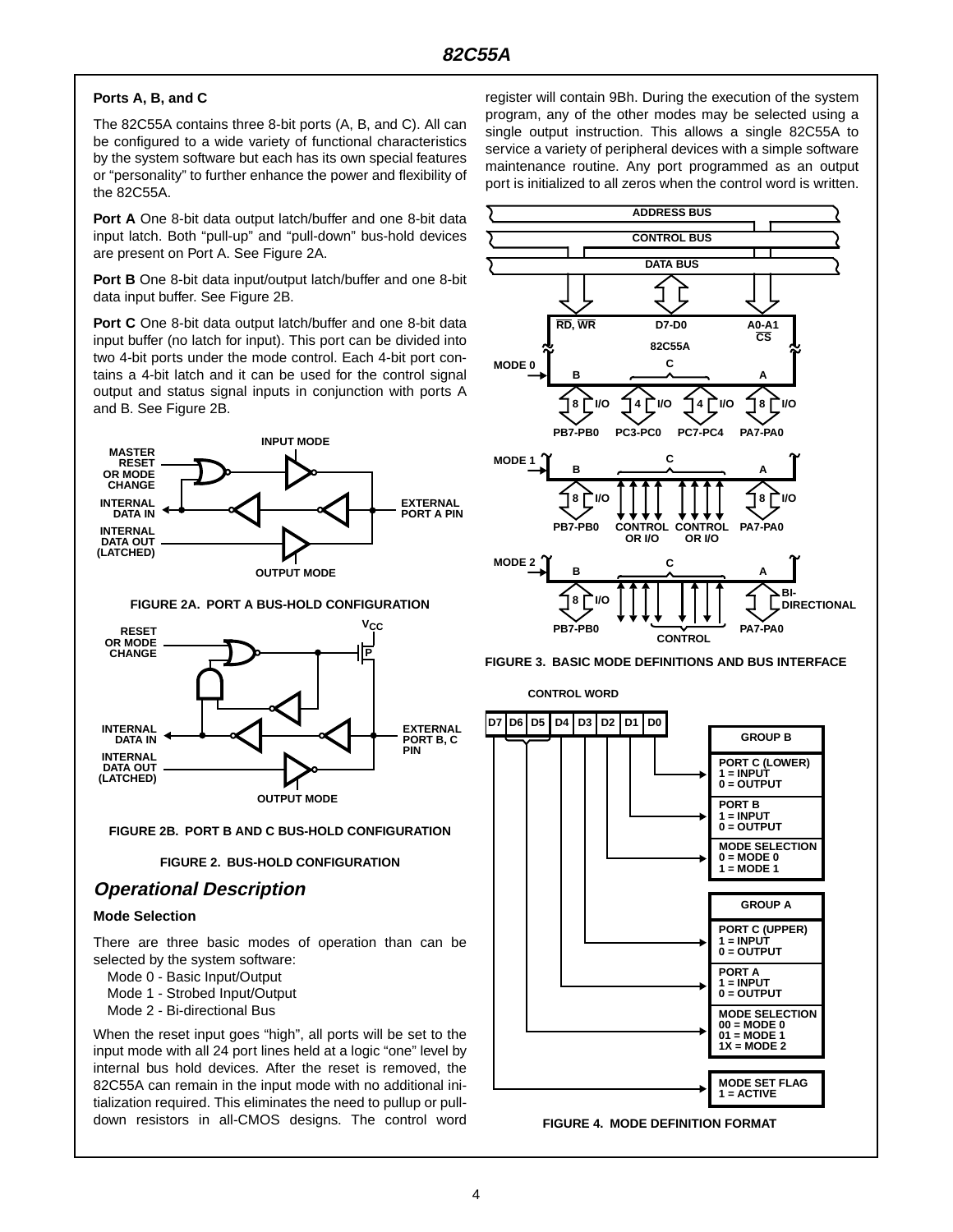The modes for Port A and Port B can be separately defined, while Port C is divided into two portions as required by the Port A and Port B definitions. All of the output registers, including the status flip-flops, will be reset whenever the mode is changed. Modes may be combined so that their functional definition can be "tailored" to almost any I/O structure. For instance: Group B can be programmed in Mode 0 to monitor simple switch closings or display computational results, Group A could be programmed in Mode 1 to monitor a keyboard or tape reader on an interrupt-driven basis.

The mode definitions and possible mode combinations may seem confusing at first, but after a cursory review of the complete device operation a simple, logical I/O approach will surface. The design of the 82C55A has taken into account things such as efficient PC board layout, control signal definition vs. PC layout and complete functional flexibility to support almost any peripheral device with no external logic. Such design represents the maximum use of the available pins.

#### **Single Bit Set/Reset Feature (Figure 5)**

Any of the eight bits of Port C can be Set or Reset using a single Output instruction. This feature reduces software requirements in control-based applications.

When Port C is being used as status/control for Port A or B, these bits can be set or reset by using the Bit Set/Reset operation just as if they were output ports.



**FIGURE 5. BIT SET/RESET FORMAT**

#### **Interrupt Control Functions**

When the 82C55A is programmed to operate in mode 1 or mode 2, control signals are provided that can be used as interrupt request inputs to the CPU. The interrupt request signals, generated from port C, can be inhibited or enabled by setting or resetting the associated INTE flip-flop, using the bit set/reset function of port C.

This function allows the programmer to enable or disable a CPU interrupt by a specific I/O device without affecting any other device in the interrupt structure.

#### **INTE Flip-Flop Definition**

(BIT-SET)-INTE is SET - Interrupt Enable

(BIT-RESET)-INTE is Reset - Interrupt Disable

NOTE: All Mask flip-flops are automatically reset during mode selection and device Reset.

## **Operating Modes**

**Mode 0** (Basic Input/Output). This functional configuration provides simple input and output operations for each of the three ports. No handshaking is required, data is simply written to or read from a specific port.

Mode 0 Basic Functional Definitions:

- Two 8-bit ports and two 4-bit ports
- Any Port can be input or output
- Outputs are latched
- Input are not latched
- 16 different Input/Output configurations possible

#### **MODE 0 PORT DEFINITION**

|                | A              |                | B              | <b>GROUP A</b> |                         |                |               | <b>GROUP B</b>          |
|----------------|----------------|----------------|----------------|----------------|-------------------------|----------------|---------------|-------------------------|
| D <sub>4</sub> | D <sub>3</sub> | D <sub>1</sub> | D <sub>0</sub> | <b>PORT A</b>  | <b>PORTC</b><br>(Upper) | #              | <b>PORT B</b> | <b>PORTC</b><br>(Lower) |
| 0              | 0              | 0              | 0              | Output         | Output                  | $\Omega$       | Output        | Output                  |
| 0              | 0              | 0              | 1              | Output         | Output                  | 1              | Output        | Input                   |
| 0              | 0              | 1              | 0              | Output         | Output                  | $\overline{2}$ | Input         | Output                  |
| 0              | 0              | $\mathbf{1}$   | 1              | Output         | Output                  | 3              | Input         | Input                   |
| 0              | 1              | 0              | 0              | Output         | Input                   | 4              | Output        | Output                  |
| 0              | 1              | 0              | 1              | Output         | Input                   | 5              | Output        | Input                   |
| 0              | 1              | $\mathbf{1}$   | 0              | Output         | Input                   | 6              | Input         | Output                  |
| 0              | 1              | 1              | 1              | Output         | Input                   | 7              | Input         | Input                   |
| 1              | 0              | 0              | 0              | Input          | Output                  | 8              | Output        | Output                  |
| 1              | 0              | 0              | 1              | Input          | Output                  | 9              | Output        | Input                   |
| 1              | 0              | $\mathbf{1}$   | 0              | Input          | Output                  | 10             | Input         | Output                  |
| 1              | 0              | $\mathbf{1}$   | 1              | Input          | Output                  | 11             | Input         | Input                   |
| 1              | 1              | 0              | 0              | Input          | Input                   | 12             | Output        | Output                  |
| 1              | 1              | 0              | 1              | Input          | Input                   | 13             | Output        | Input                   |
| 1              | 1              | $\mathbf{1}$   | 0              | Input          | Input                   | 14             | Input         | Output                  |
| 1              | 1              | $\overline{1}$ | 1              | Input          | Input                   | 15             | Input         | Input                   |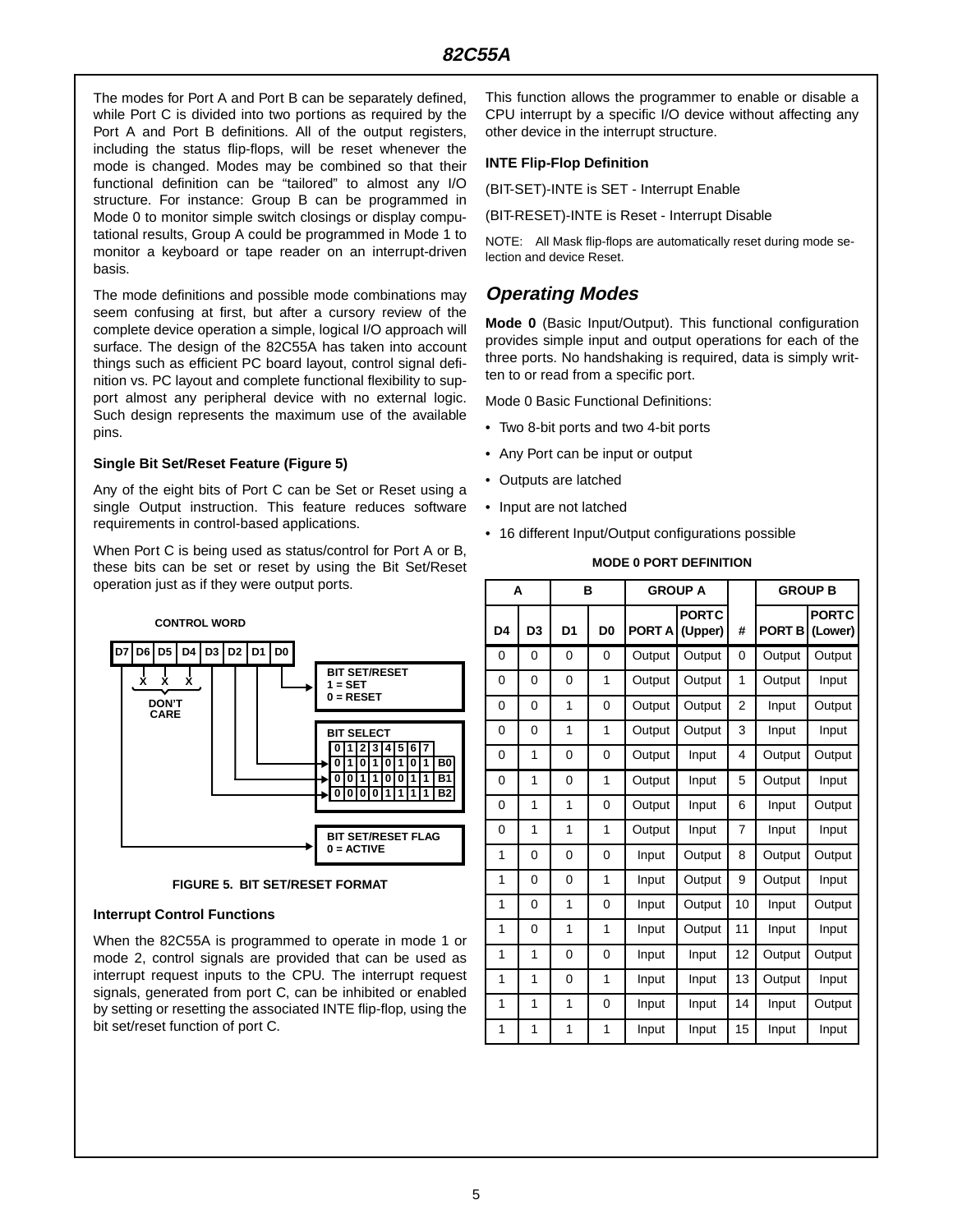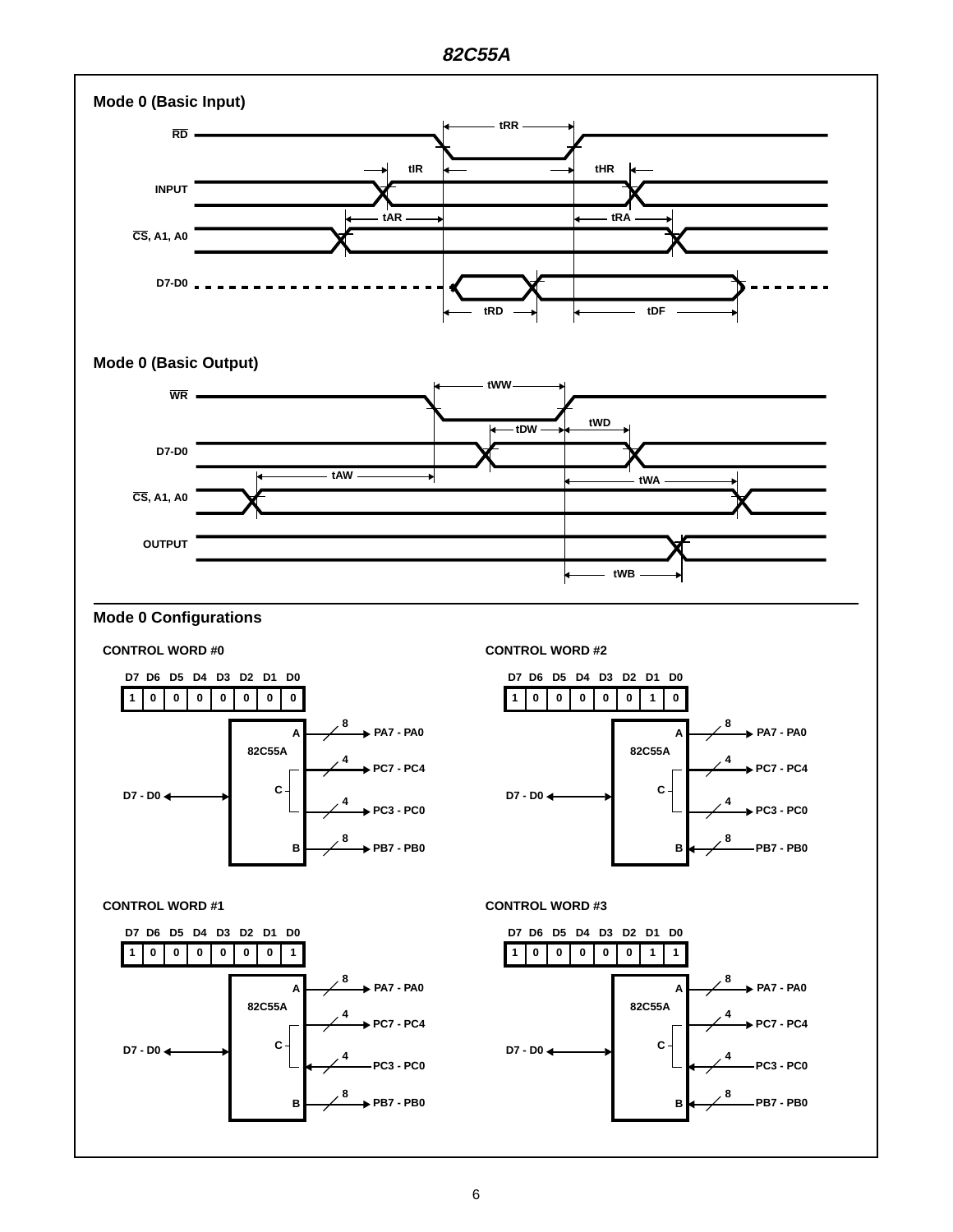

#### 7

**8**

**B**

**PB7 - PB0**

**8**

**B**

**PB7 - PB0**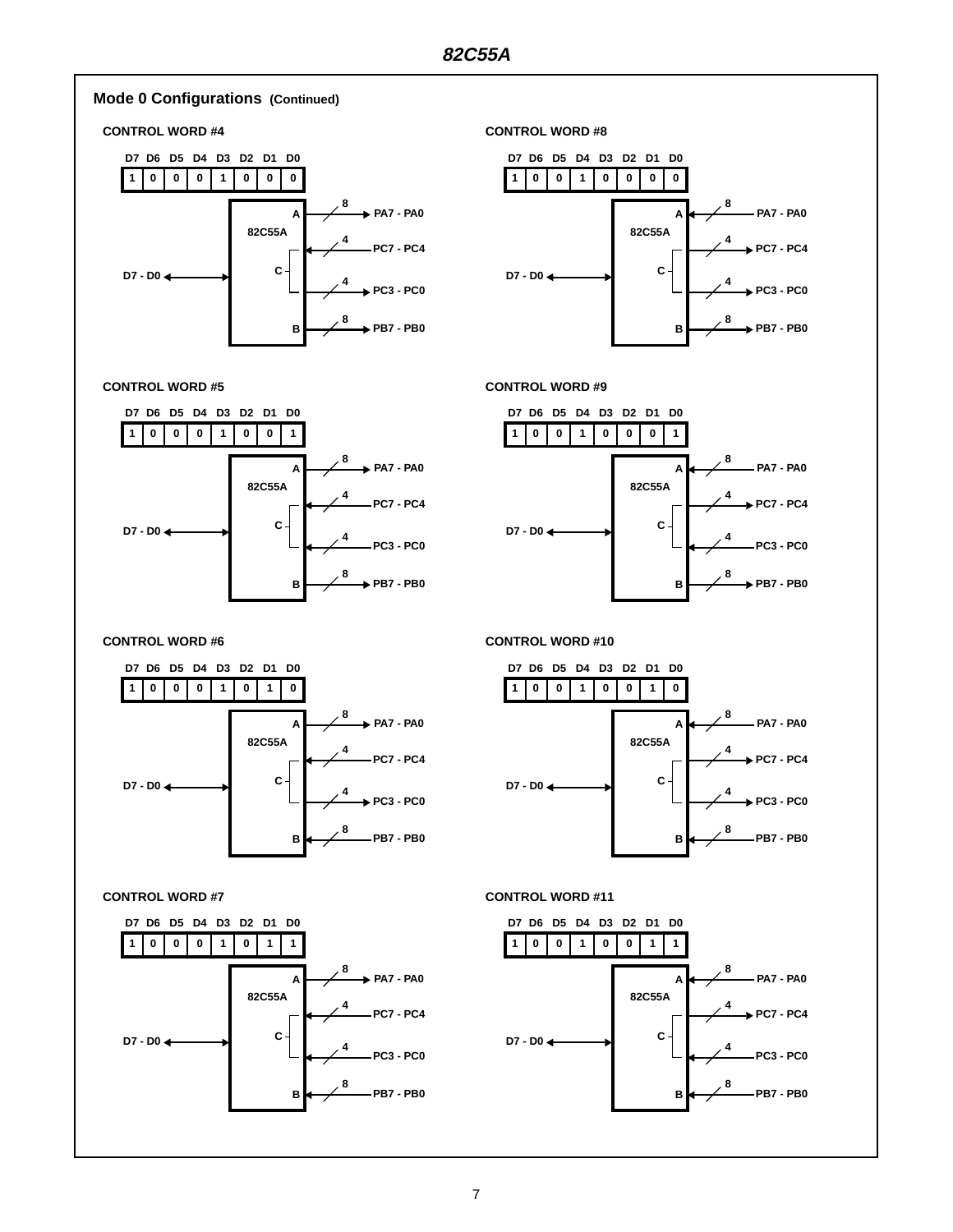

## **Operating Modes**

**Mode 1** - (Strobed Input/Output). This functional configuration provides a means for transferring I/O data to or from a specified port in conjunction with strobes or "hand shaking" signals. In mode 1, port A and port B use the lines on port C to generate or accept these "hand shaking" signals.

Mode 1 Basic Function Definitions:

- Two Groups (Group A and Group B)
- Each group contains one 8-bit port and one 4-bit control/data port
- The 8-bit data port can be either input or output. Both inputs and outputs are latched.
- The 4-bit port is used for control and status of the 8-bit port.

#### **Input Control Signal Definition**

(Figures 6 and 7)

### **STB (Strobe Input)**

A "low" on this input loads data into the input latch.

#### **IBF (Input Buffer Full F/F)**

A "high" on this output indicates that the data has been loaded into the input latch: in essence, and acknowledgment. IBF is set by  $\overline{\text{STB}}$  input being low and is reset by the rising edge of the  $\overline{\text{RD}}$  input.





**FIGURE 6. MODE 1 INPUT**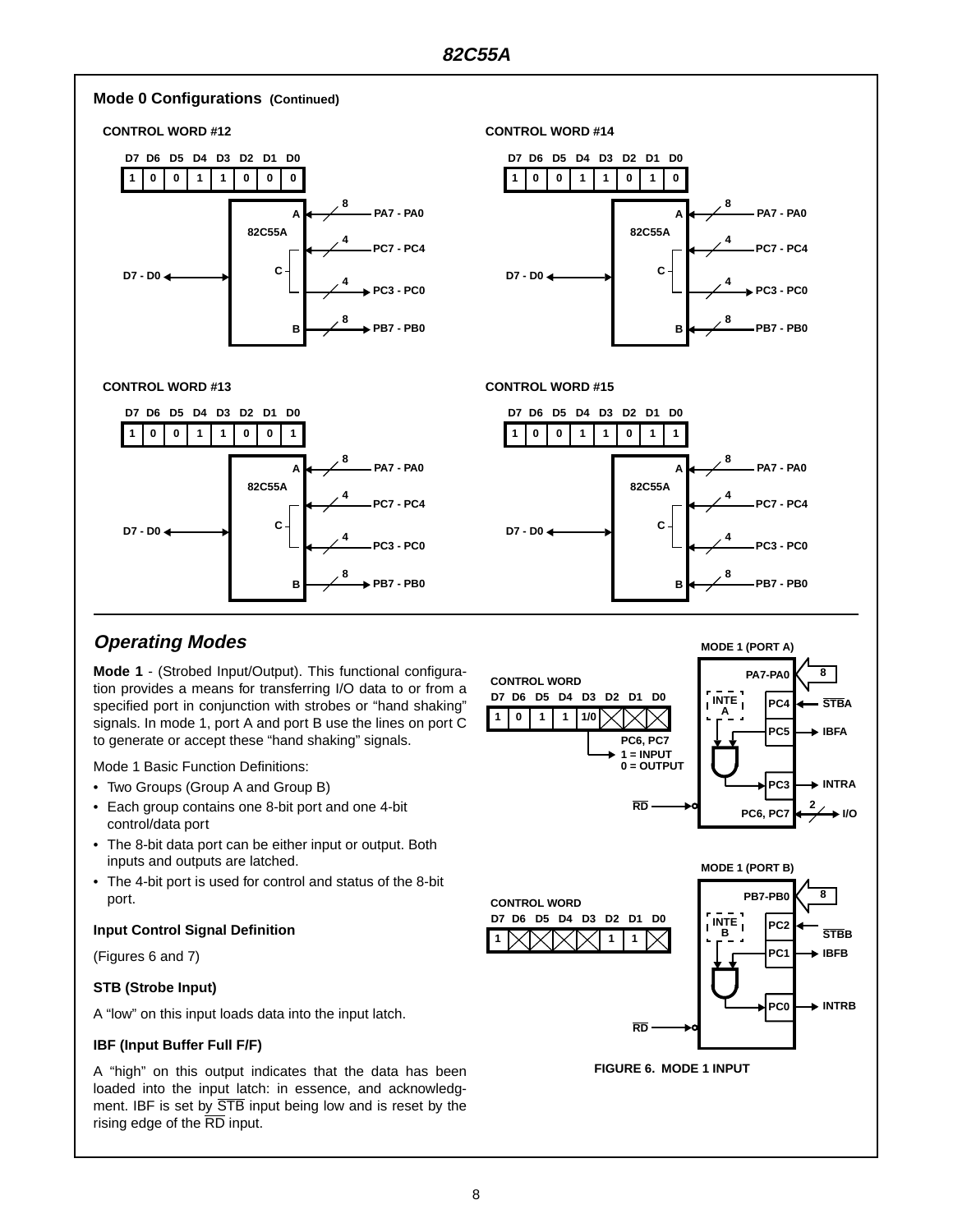

#### **INTR (Interrupt Request)**

A "high" on this output can be used to interrupt the CPU when and input device is requesting service. INTR is set by the condition: STB is a "one", IBF is a "one" and INTE is a "one". It is reset by the falling edge of  $\overline{RD}$ . This procedure allows an input device to request service from the CPU by simply strobing its data into the port.

#### **INTE A**

Controlled by bit set/reset of PC4.

#### **INTE B**

Controlled by bit set/reset of PC2.

#### **Output Control Signal Definition**

#### (Figure 8 and 9)

**OBF** - Output Buffer Full F/F). The OBF output will go "low" to indicate that the CPU has written data out to be specified port. This does not mean valid data is sent out of the part at this time since OBF can go true before data is available. Data is guaranteed valid at the rising edge of OBF, (See Note 1). The OBF F/F will be set by the rising edge of the  $\overline{\text{WR}}$  input and reset by  $\overline{\text{ACK}}$  input being low.

**ACK** - Acknowledge Input). A "low" on this input informs the 82C55A that the data from Port A or Port B is ready to be accepted. In essence, a response from the peripheral device indicating that it is ready to accept data, (See Note 1).

**INTR** - (Interrupt Request). A "high" on this output can be used to interrupt the CPU when an output device has accepted data transmitted by the CPU. INTR is set when ACK is a "one", OBF is a "one" and INTE is a "one". It is reset by the falling edge of WR.

### **INTE A**

Controlled by Bit Set/Reset of PC6.

#### **INTE B**

Controlled by Bit Set/Reset of PC2.

#### NOTE:

1. To strobe data into the peripheral device, the user must operate the strobe line in a hand shaking mode. The user needs to send  $\overline{\text{OBF}}$  to the peripheral device, generates an  $\overline{\text{ACK}}$  from the peripheral device and then latch data into the peripheral device on the rising edge of OBF.



**FIGURE 8. MODE 1 OUTPUT**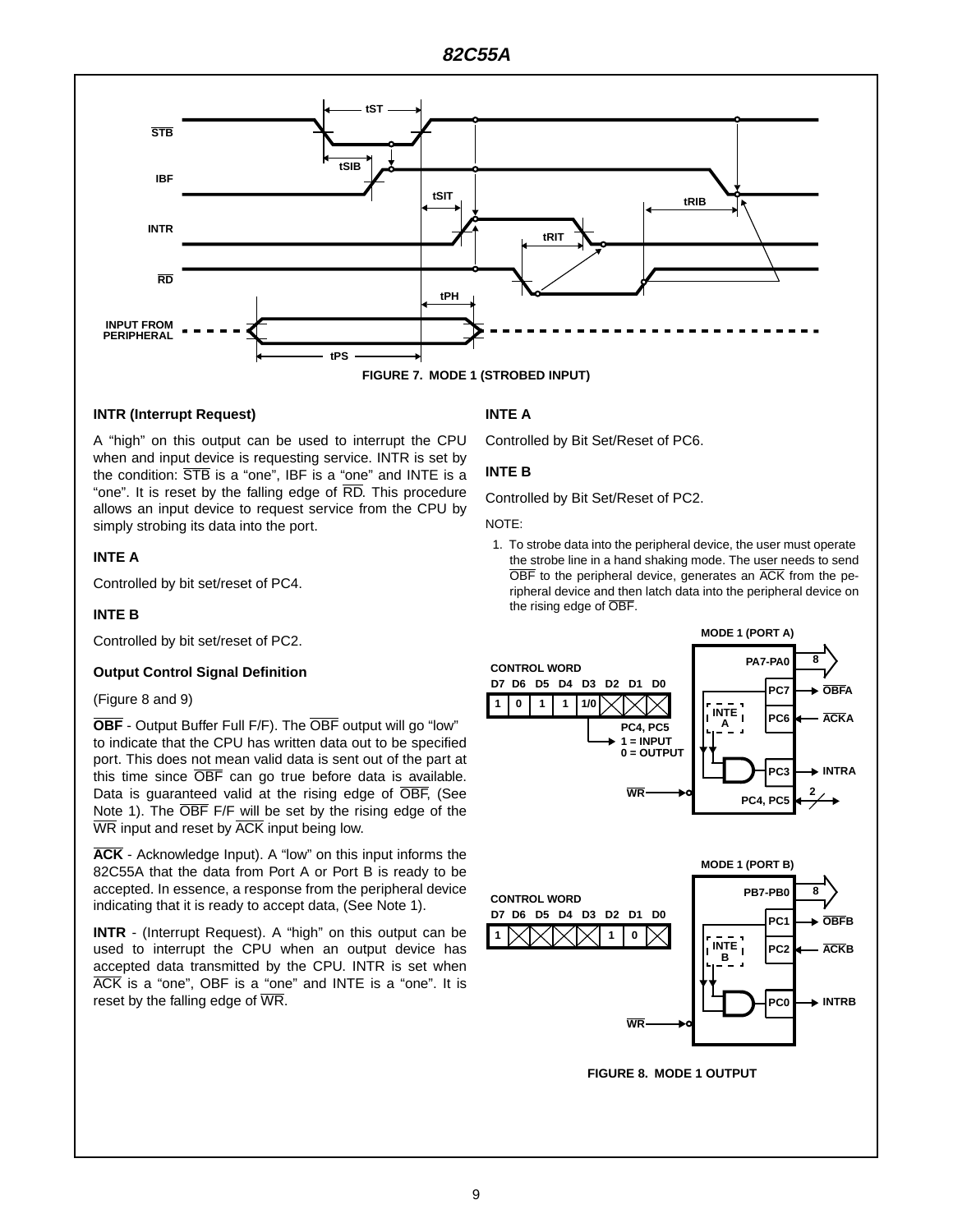

Combinations of Mode 1: Port A and Port B can be individually defined as input or output in Mode 1 to support a wide variety of strobed I/O applications.



## **Operating Modes**

#### **Mode 2 (Strobed Bi-Directional Bus I/O)**

The functional configuration provides a means for communicating with a peripheral device or structure on a single 8-bit bus for both transmitting and receiving data (bi-directional bus I/O). "Hand shaking" signals are provided to maintain proper bus flow discipline similar to Mode 1. Interrupt generation and enable/disable functions are also available.

Mode 2 Basic Functional Definitions:

- Used in Group A only
- One 8-bit, bi-directional bus Port (Port A) and a 5-bit control Port (Port C)
- Both inputs and outputs are latched
- The 5-bit control port (Port C) is used for control and status for the 8-bit, bi-directional bus port (Port A)

#### **Bi-Directional Bus I/O Control Signal Definition** (Figures 11, 12, 13, 14)

**INTR** - (Interrupt Request). A high on this output can be used to interrupt the CPU for both input or output operations.

### **Output Operations**

**OBF** - (Output Buffer Full). The OBF output will go "low" to indicate that the CPU has written data out to port A.

**ACK** - (Acknowledge). A "low" on this input enables the three-state output buffer of port A to send out the data. Otherwise, the output buffer will be in the high impedance state.

**INTE 1** - (The INTE flip-flop associated with OBF). Controlled by bit set/reset of PC4.

#### **Input Operations**

**STB** - (Strobe Input). A "low" on this input loads data into the input latch.

**IBF** - (Input Buffer Full F/F). A "high" on this output indicates that data has been loaded into the input latch.

**INTE 2** - (The INTE flip-flop associated with IBF). Controlled by bit set/reset of PC4.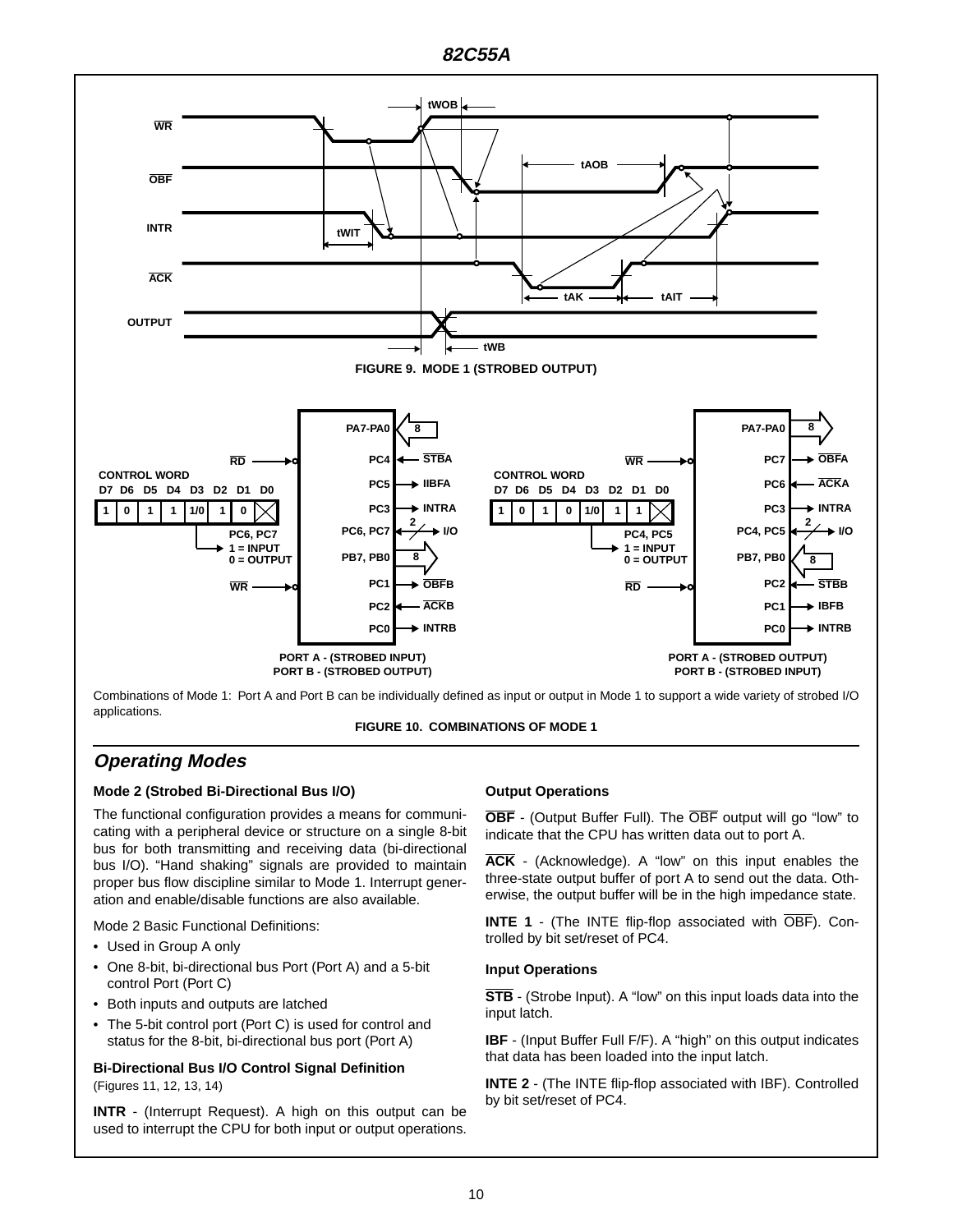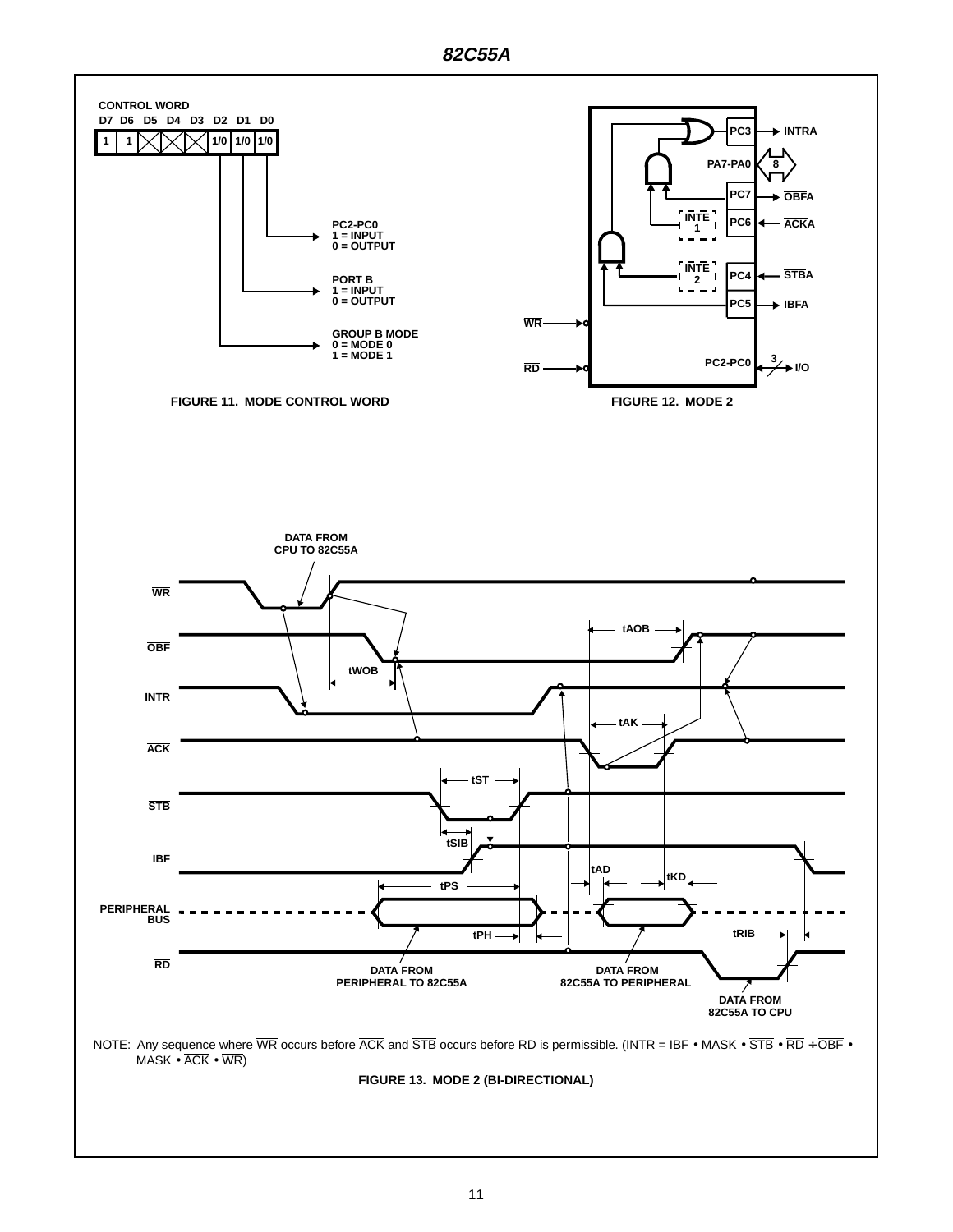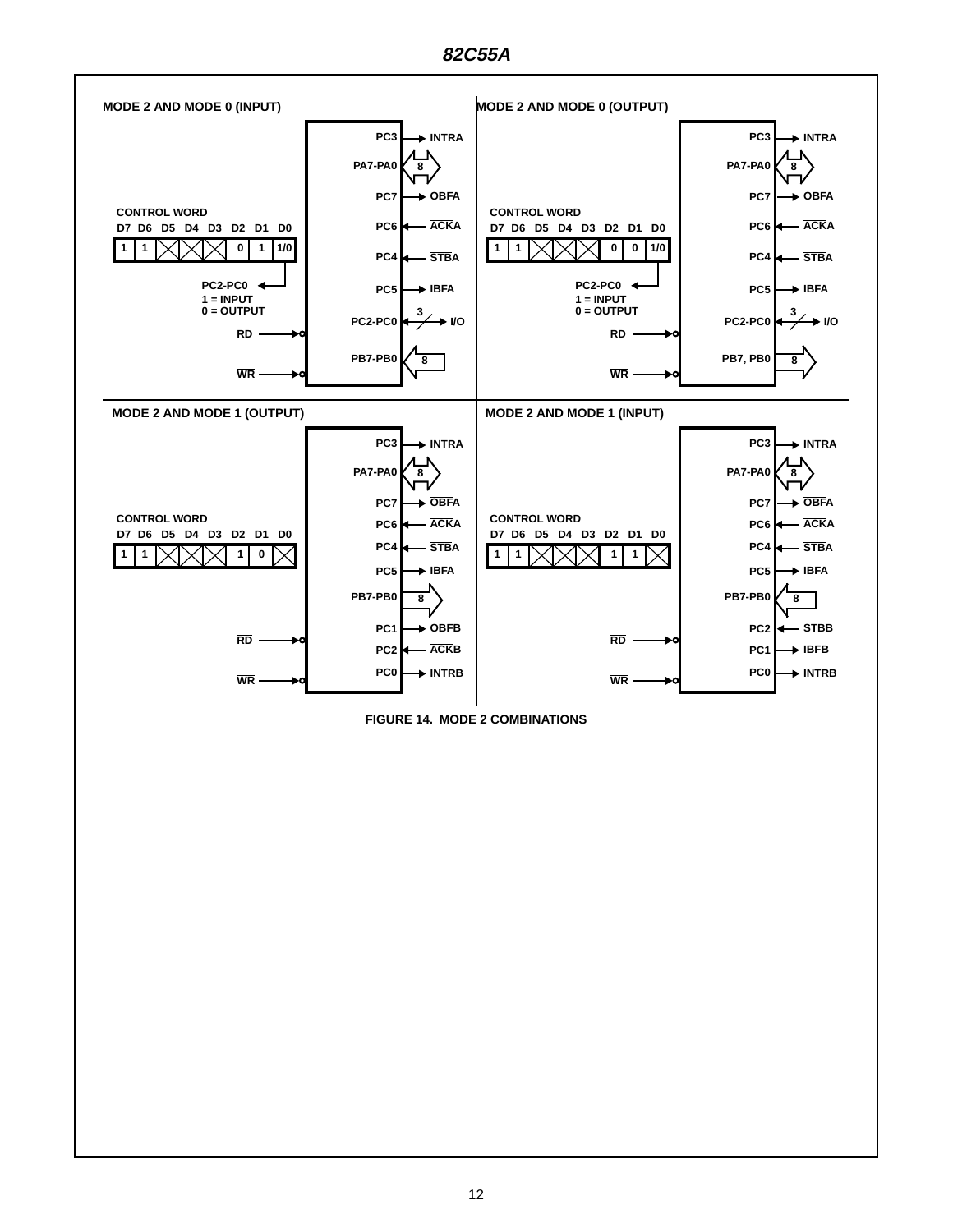|                                                                                                                                          | <b>MODE DEFINITION SUMMARY</b>               |                                                      |                                                                                                                            |                                                                                                        |                                                                                                                   |                             |
|------------------------------------------------------------------------------------------------------------------------------------------|----------------------------------------------|------------------------------------------------------|----------------------------------------------------------------------------------------------------------------------------|--------------------------------------------------------------------------------------------------------|-------------------------------------------------------------------------------------------------------------------|-----------------------------|
|                                                                                                                                          |                                              | <b>MODE 0</b>                                        | <b>MODE 1</b>                                                                                                              |                                                                                                        | <b>MODE 2</b>                                                                                                     |                             |
|                                                                                                                                          | IN                                           | <b>OUT</b>                                           | IN                                                                                                                         | <b>OUT</b>                                                                                             | <b>GROUP A ONLY</b>                                                                                               |                             |
| PA <sub>0</sub><br>PA <sub>1</sub><br>PA <sub>2</sub><br>PA <sub>3</sub><br>PA4<br>PA <sub>5</sub><br>PA <sub>6</sub><br>PA7             | In<br>In<br>In<br>In<br>In<br>In<br>In<br>ln | Out<br>Out<br>Out<br>Out<br>Out<br>Out<br>Out<br>Out | In<br>In<br>In<br>ln<br>ln<br>In<br>In<br>In                                                                               | Out<br>Out<br>Out<br>Out<br>Out<br>Out<br>Out<br>Out                                                   |                                                                                                                   |                             |
| PB <sub>0</sub><br>PB <sub>1</sub><br>PB <sub>2</sub><br>PB <sub>3</sub><br>PB <sub>4</sub><br>PB <sub>5</sub><br>PB <sub>6</sub><br>PB7 | ln<br>In<br>In<br>In<br>In<br>In<br>In<br>In | Out<br>Out<br>Out<br>Out<br>Out<br>Out<br>Out<br>Out | ln<br>In<br>In<br>In<br>ln<br>ln<br>In<br>In                                                                               | Out<br>Out<br>Out<br>Out<br>Out<br>Out<br>Out<br>Out                                                   |                                                                                                                   | Mode 0<br>or Mode 1<br>Only |
| PC <sub>0</sub><br>PC <sub>1</sub><br>PC <sub>2</sub><br>PC <sub>3</sub><br>PC4<br>PC <sub>5</sub><br>PC <sub>6</sub><br>PC7             | In<br>In<br>In<br>In<br>In<br>In<br>In<br>In | Out<br>Out<br>Out<br>Out<br>Out<br>Out<br>Out<br>Out | <b>INTRB</b><br><b>IBFB</b><br><b>STBB</b><br><b>INTRA</b><br><b>STBA</b><br><b>IBFA</b><br>$\mathsf{I}/\mathsf{O}$<br>I/O | <b>INTRB</b><br><b>OBFB</b><br><b>ACKB</b><br><b>INTRA</b><br>I/O<br>1/O<br><b>ACKA</b><br><b>OBFA</b> | I/O<br>I/O<br>$\mathsf{I}/\mathsf{O}$<br><b>INTRA</b><br><b>STBA</b><br><b>IBFA</b><br><b>ACKA</b><br><b>OBFA</b> |                             |

#### **Special Mode Combination Considerations**

There are several combinations of modes possible. For any combination, some or all of Port C lines are used for control or status. The remaining bits are either inputs or outputs as defined by a "Set Mode" command.

During a read of Port C, the state of all the Port C lines, except the  $\overline{ACK}$  and  $\overline{STB}$  lines, will be placed on the data bus. In place of the  $\overline{ACK}$  and  $\overline{STE}$  line states, flag status will appear on the data bus in the PC2, PC4, and PC6 bit positions as illustrated by Figure 17.

Through a "Write Port C" command, only the Port C pins programmed as outputs in a Mode 0 group can be written. No other pins can be affected by a "Write Port C" command, nor can the interrupt enable flags be accessed. To write to any Port C output programmed as an output in Mode 1 group or to change an interrupt enable flag, the "Set/Reset Port C Bit" command must be used.

With a "Set/Reset Port Cea Bit" command, any Port C line programmed as an output (including IBF and OBF) can be written, or an interrupt enable flag can be either set or reset. Port C lines programmed as inputs, including ACK and STB lines, associated with Port C fare not affected by a "Set/Reset Port C Bit" command. Writing to the corresponding Port C bit positions of the ACK and STB lines with the "Set Reset Port C Bit" command will affect the Group A and Group B interrupt enable flags, as illustrated in Figure 17.







#### **Current Drive Capability**

Any output on Port A, B or C can sink or source 2.5mA. This feature allows the 82C55A to directly drive Darlington type drivers and high-voltage displays that require such sink or source current.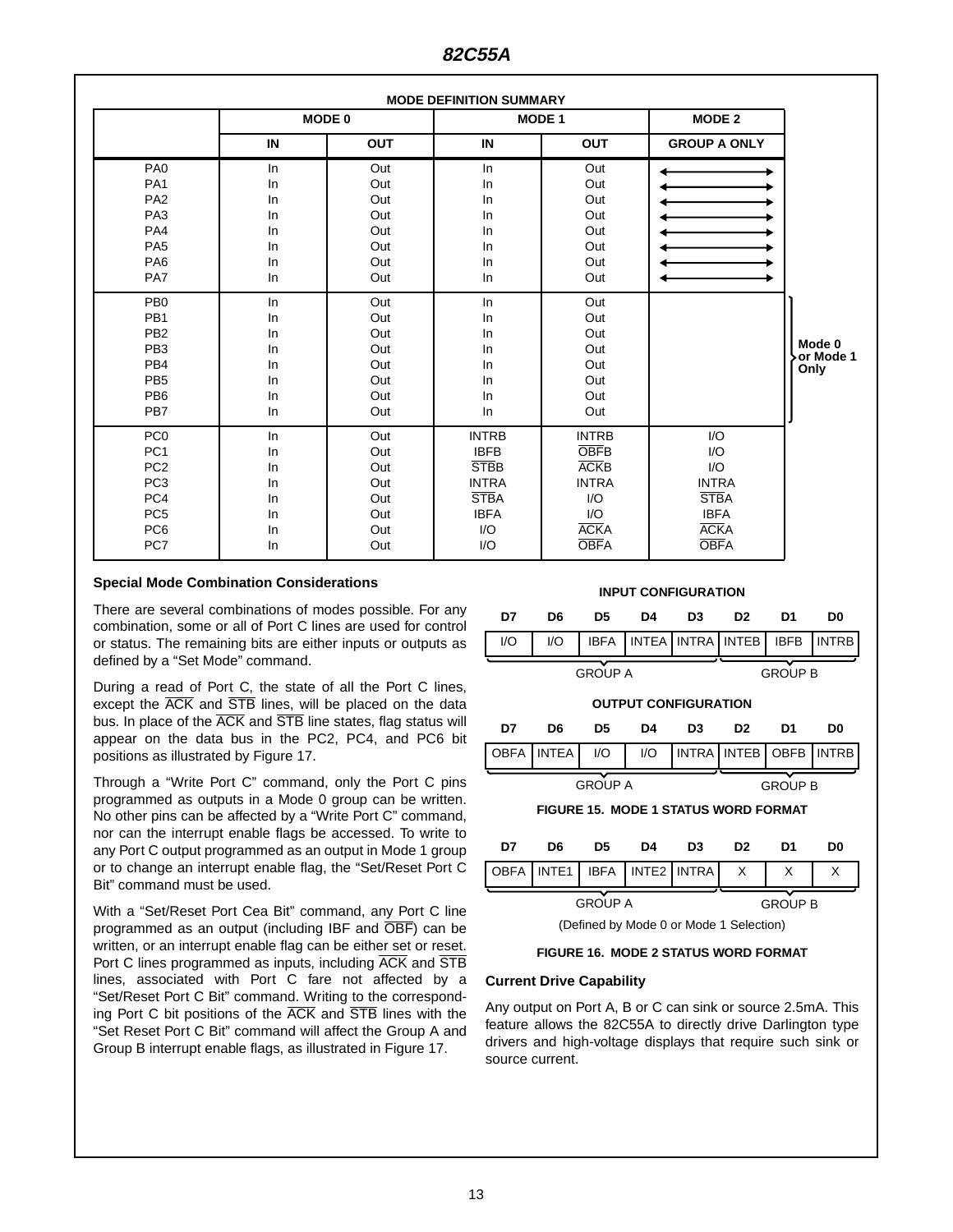#### **Reading Port C Status** (Figures 15 and 16)

In Mode 0, Port C transfers data to or from the peripheral device. When the 82C55A is programmed to function in Modes 1 or 2, Port C generates or accepts "hand shaking" signals with the peripheral device. Reading the contents of Port C allows the programmer to test or verify the "status" of each peripheral device and change the program flow accordingly.

There is not special instruction to read the status information from Port C. A normal read operation of Port C is executed to perform this function.

| <b>INTERRUPT</b><br><b>ENABLE FLAG</b> | <b>POSITION</b> | <b>ALTERNATE PORT C</b><br><b>PIN SIGNAL (MODE)</b> |
|----------------------------------------|-----------------|-----------------------------------------------------|
| INTF B                                 | PC <sub>2</sub> | ACKB (Output Mode 1)<br>or STBB (Input Mode 1)      |
| INTF A <sub>2</sub>                    | PC <sub>4</sub> | STBA (Input Mode 1 or<br>Mode 2)                    |
| <b>INTE A1</b>                         | PC <sub>6</sub> | <b>ACKA</b> (Output Mode 1 or<br>Mode 2)            |

**FIGURE 17. INTERRUPT ENABLE FLAGS IN MODES 1 AND 2**

## **Applications of the 82C55A**

The 82C55A is a very powerful tool for interfacing peripheral equipment to the microcomputer system. It represents the optimum use of available pins and flexible enough to interface almost any I/O device without the need for additional external logic.

Each peripheral device in a microcomputer system usually has a "service routine" associated with it. The routine manages the software interface between the device and the CPU. The functional definition of the 82C55A is programmed by the I/O service routine and becomes an extension of the system software. By examining the I/O devices interface characteristics for both data transfer and timing, and matching this information to the examples and tables in the detailed operational description, a control word can easily be developed to initialize the 82C55A to exactly "fit" the application. Figures 18 through 24 present a few examples of typical applications of the 82C55A.



**FIGURE 18. PRINTER INTERFACE**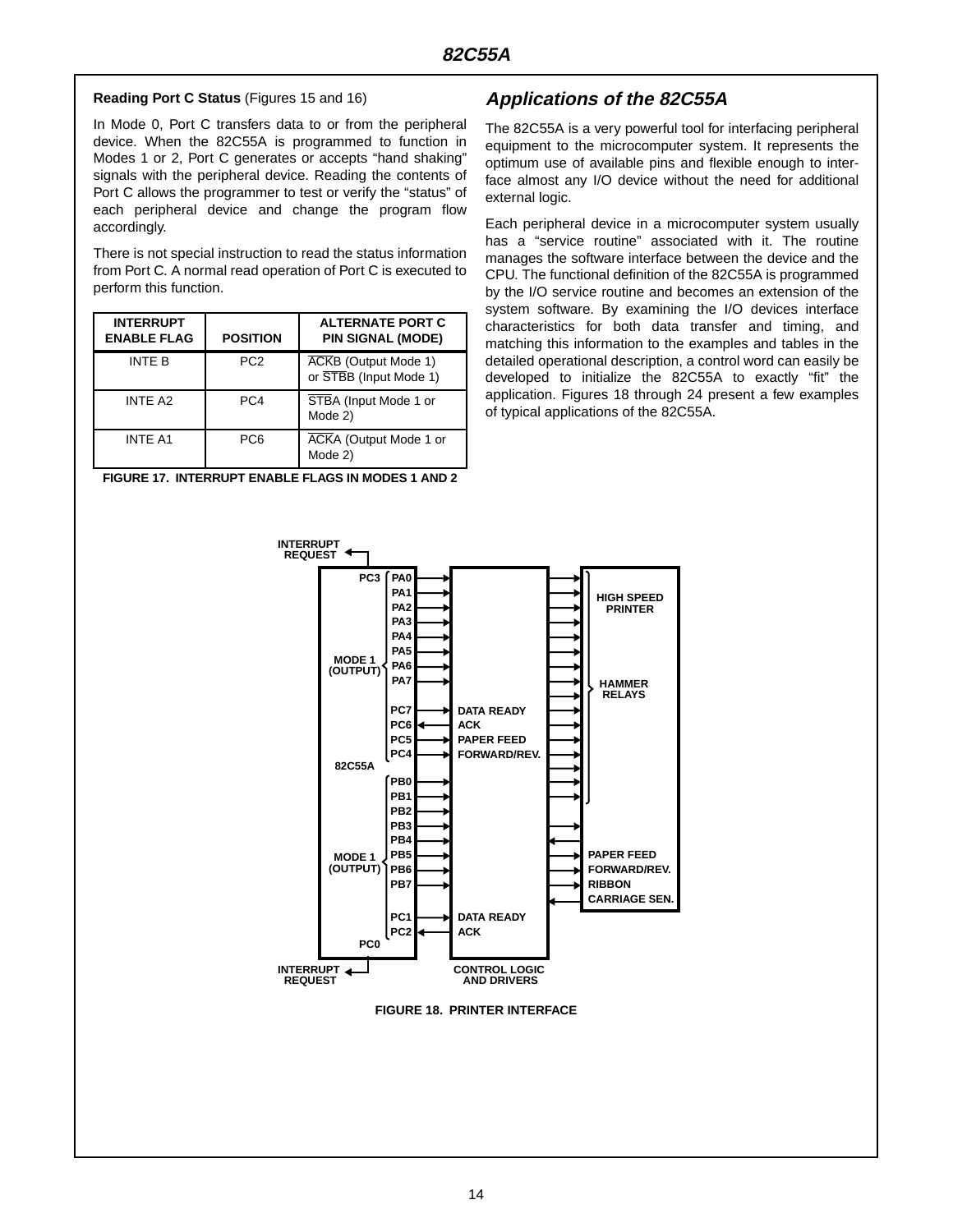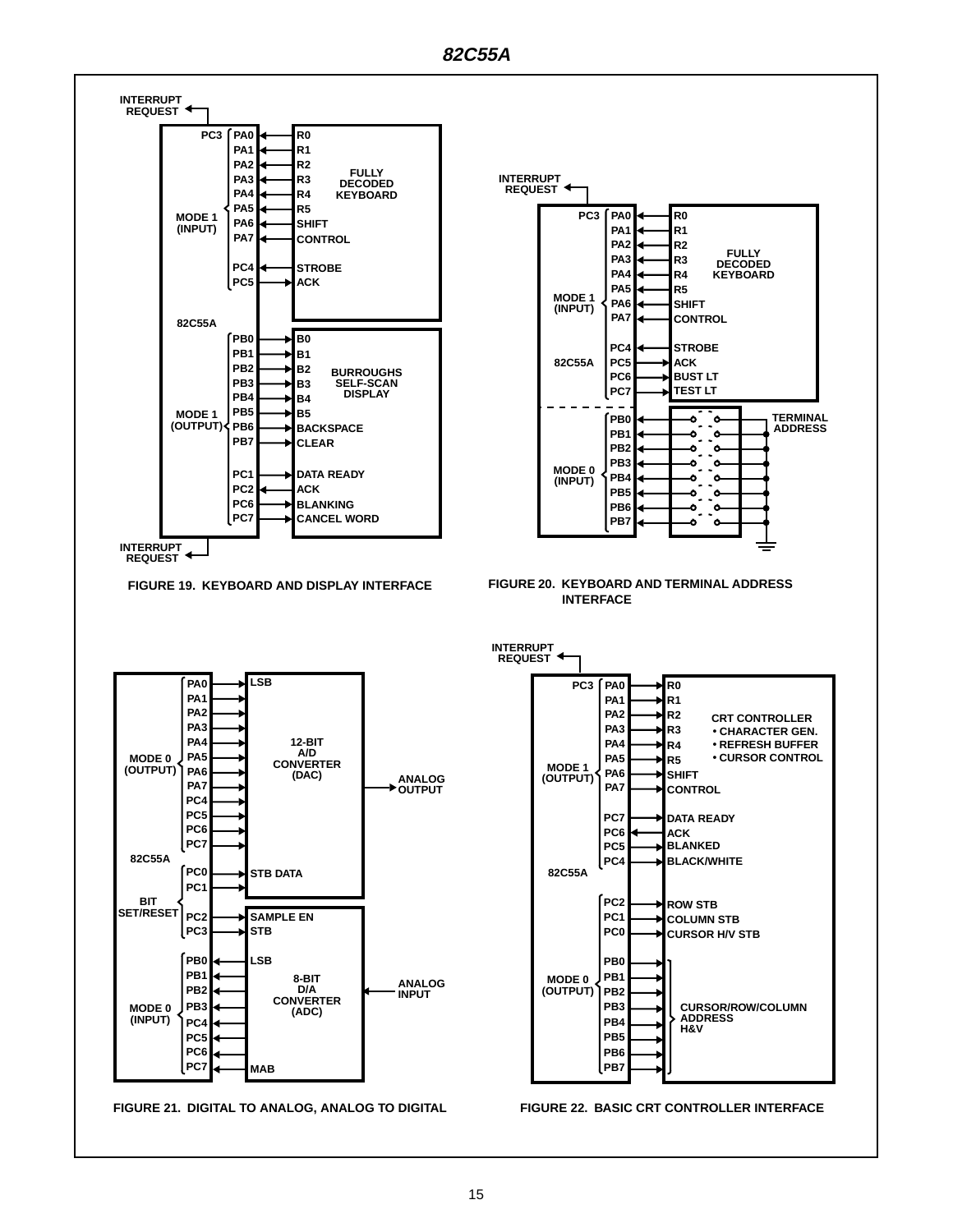



**FIGURE 23. BASIC FLOPPY DISC INTERFACE FIGURE 24. MACHINE TOOL CONTROLLER INTERFACE**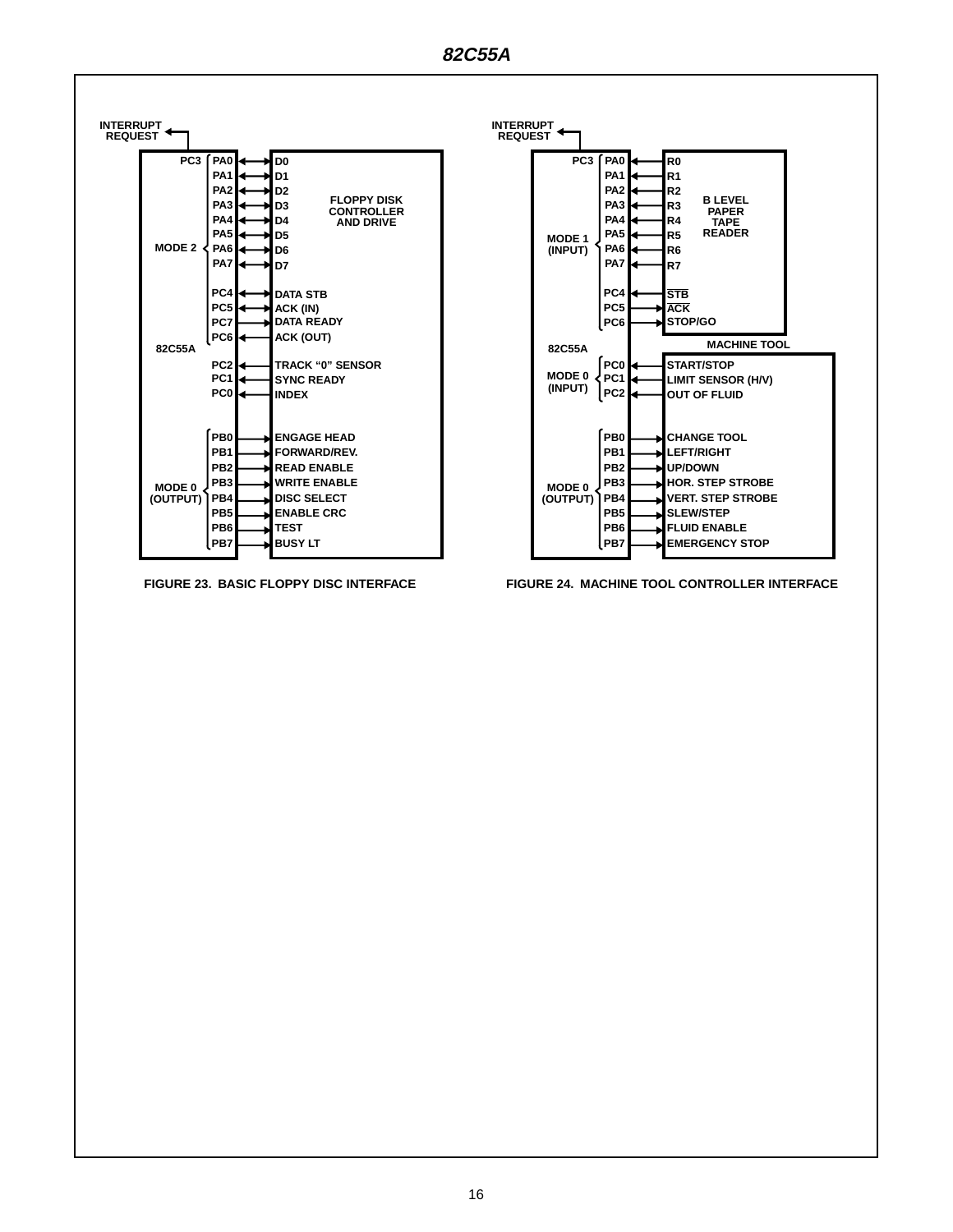|  | Absolute Maximum Ratings $T_A = 25^{\circ}C$ |  |  |
|--|----------------------------------------------|--|--|
|--|----------------------------------------------|--|--|

#### Supply Voltage . . . . . . . . . . . . . . . . . . . . . . . . . . . . . . . . . . . . .+8.0V Input, Output or I/O Voltage  $\ldots \ldots \ldots \ldots$  GND-0.5V to V<sub>CC</sub>+0.5V ESD Classification . . . . . . . . . . . . . . . . . . . . . . . . . . . . . . . . Class 1

#### **Operating Conditions**

| Operating Temperature Range |  |
|-----------------------------|--|
|                             |  |
|                             |  |
|                             |  |

#### **Thermal Information**

| Thermal Resistance (Typical, Note 1)                                      | $\theta$ . IA    | $\theta$ <sub>JC</sub> |
|---------------------------------------------------------------------------|------------------|------------------------|
| CERDIP Package                                                            | 50°C/W           | $10^{\circ}$ C/W       |
| CLCC Package                                                              | $65^{\circ}$ C/W | $14^{\circ}$ C/W       |
| PDIP Package                                                              | $50^{\circ}$ C/W | N/A                    |
| PLCC Package                                                              | $46^{\circ}$ C/W | N/A                    |
| Maximum Storage Temperature Range 65 <sup>o</sup> C to 150 <sup>o</sup> C |                  |                        |
| Maximum Junction Temperature                                              |                  |                        |
|                                                                           |                  |                        |
|                                                                           |                  |                        |
| Maximum Lead Temperature (Soldering 10s)300°C<br>(PLCC Lead Tips Only)    |                  |                        |

## **Die Characteristics**

```
Gate Count . . . . . . . . . . . . . . . . . . . . . . . . . . . . . . . . . . . 1000 Gates
```
CAUTION: Stresses above those listed in "Absolute Maximum Ratings" may cause permanent damage to the device. This is <sup>a</sup> stress only rating and operation of the device at these or any other conditions above those indicated in the operational sections of this specification is not implied.

#### NOTE:

1.  $\theta_{JA}$  is measured with the component mounted on an evaluation PC board in free air.

| <b>Electrical Specifications</b> | $V_{CC}$ = 5.0V ±10%; T <sub>A</sub> = 0 <sup>o</sup> C to +70 <sup>o</sup> C (C82C55A); |
|----------------------------------|------------------------------------------------------------------------------------------|
|                                  | $T_A$ = -40 <sup>o</sup> C to +85 <sup>o</sup> C (182C55A);                              |
|                                  | $T_A$ = -55 <sup>o</sup> C to +125 <sup>o</sup> C (M82C55A)                              |

|                 |                                       | <b>LIMITS</b>        |              |              |                                                                   |
|-----------------|---------------------------------------|----------------------|--------------|--------------|-------------------------------------------------------------------|
| <b>SYMBOL</b>   | <b>PARAMETER</b>                      | <b>MIN</b>           | <b>MAX</b>   | <b>UNITS</b> | <b>TEST CONDITIONS</b>                                            |
| V <sub>IH</sub> | Logical One Input Voltage             | 2.0<br>2.2           |              | V            | 182C55A, C82C55A,<br>M82C55A                                      |
| $V_{IL}$        | Logical Zero Input Voltage            | $\blacksquare$       | 0.8          | $\vee$       |                                                                   |
| V <sub>OH</sub> | Logical One Output Voltage            | 3.0<br>$V_{CC}$ -0.4 |              | V            | $I_{OH} = -2.5mA,$<br>$I_{OH} = -100 \mu A$                       |
| VOL             | Logical Zero Output Voltage           | ۰                    | 0.4          | V            | $I_{OL}$ +2.5mA                                                   |
| Τη.             | Input Leakage Current                 | $-1.0$               | $+1.0$       | μA           | $V_{IN} = V_{CC}$ or GND,<br>DIP Pins: 5, 6, 8, 9, 35, 36         |
| IO              | I/O Pin Leakage Current               | -10                  | $+10$        | μA           | VO = $V_{CC}$ or GND DIP Pins: 27 - 34                            |
| <b>IBHH</b>     | <b>Bus Hold High Current</b>          | -50                  | $-400$       | μA           | $VO = 3.0V$ . Ports A, B, C                                       |
| <b>IBHL</b>     | <b>Bus Hold Low Current</b>           | 50                   | 400          | μA           | $VO = 1.0V$ . Port A ONLY                                         |
| <b>IDAR</b>     | Darlington Drive Current              | $-2.5$               | Note 2, 4    | mA           | Ports A, B, C. Test Condition 3                                   |
| <b>ICCSB</b>    | <b>Standby Power Supply Current</b>   | ۰                    | 10           | μA           | $V_{CC}$ = 5.5V, $V_{IN}$ = $V_{CC}$ or GND. Output Open          |
| <b>ICCOP</b>    | <b>Operating Power Supply Current</b> | $\blacksquare$       | $\mathbf{1}$ | mA/MHz       | $T_A$ = +25 <sup>o</sup> C, $V_{CC}$ = 5.0V, Typical (See Note 3) |

NOTES:

2. No internal current limiting exists on Port Outputs. A resistor must be added externally to limit the current.

3. ICCOP = 1mA/MHz of Peripheral Read/Write cycle time. (Example: 1.0µs I/O Read/Write cycle time = 1mA).

4. Tested as  $V_{OH}$  at -2.5mA.

#### **Capacitance**  $T_A = 25^{\circ}C$

| <b>SYMBOL</b> | <b>PARAMETER</b>  | <b>TYPICAL</b> | <b>UNITS</b> | <b>TEST CONDITIONS</b>                                        |
|---------------|-------------------|----------------|--------------|---------------------------------------------------------------|
| <b>CIN</b>    | Input Capacitance | 10             | pF           | FREQ = 1MHz, All Measurements are<br>referenced to device GND |
| CI/O          | I/O Capacitance   | 20             | pF           |                                                               |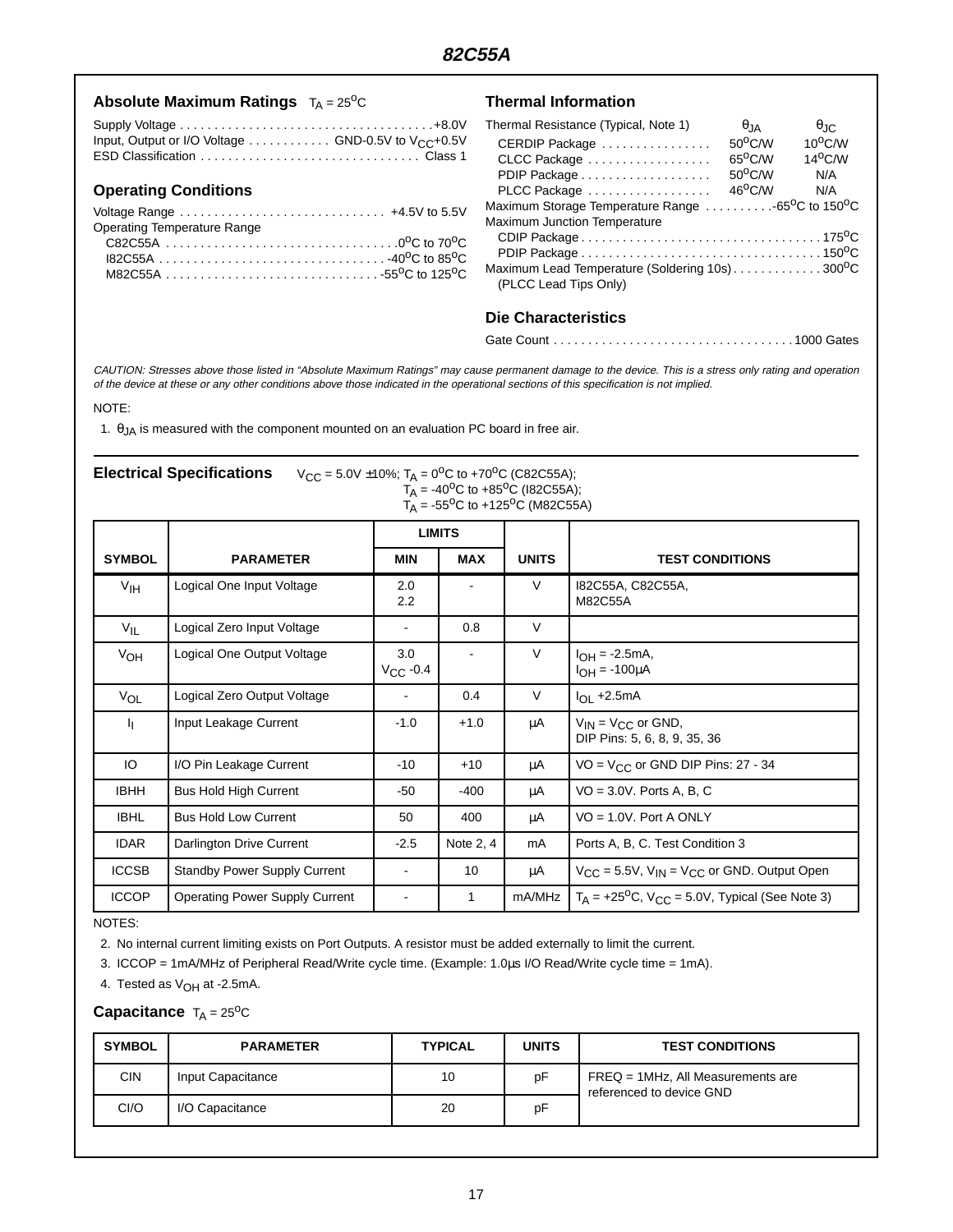## **82C55A**

| <b>AC Electrical Specifications</b> $V_{CC} = +5V \pm 10\%$ , GND = 0V; T <sub>A</sub> = -55 <sup>o</sup> C to +125 <sup>o</sup> C (M82C55A) (M82C55A-5); |
|-----------------------------------------------------------------------------------------------------------------------------------------------------------|
| $T_A$ = -40 <sup>o</sup> C to +85 <sup>o</sup> C (182C55A) (182C55A-5);                                                                                   |
| $T_A = 0^{\circ}C$ to +70 <sup>o</sup> C (C82C55A) (C82C55A-5)                                                                                            |

|                     |                                       | 82C55A-5       |                          | 82C55A         |                          |              | <b>TEST</b>       |
|---------------------|---------------------------------------|----------------|--------------------------|----------------|--------------------------|--------------|-------------------|
| <b>SYMBOL</b>       | <b>PARAMETER</b>                      | <b>MIN</b>     | <b>MAX</b>               | <b>MIN</b>     | <b>MAX</b>               | <b>UNITS</b> | <b>CONDITIONS</b> |
| <b>READ TIMING</b>  |                                       |                |                          |                |                          |              |                   |
| $(1)$ tAR           | Address Stable Before RD              | $\mathbf 0$    | $\blacksquare$           | 0              | $\blacksquare$           | ns           |                   |
| $(2)$ tRA           | Address Stable After RD               | 0              | $\mathbf{r}$             | 0              | L.                       | ns           |                   |
| $(3)$ tRR           | RD Pulse Width                        | 250            |                          | 150            | $\overline{\phantom{a}}$ | ns           |                   |
| $(4)$ tRD           | Data Valid From RD                    |                | 200                      | $\blacksquare$ | 120                      | ns           | $\mathbf{1}$      |
| $(5)$ tDF           | Data Float After RD                   | 10             | 75                       | 10             | 75                       | ns           | $\overline{2}$    |
| $(6)$ tRV           | Time Between RDs and/or WRs           | 300            | $\blacksquare$           | 300            | ä,                       | ns           |                   |
| <b>WRITE TIMING</b> |                                       |                |                          |                |                          |              |                   |
| $(7)$ tAW           | Address Stable Before WR              | $\mathbf 0$    | $\Box$                   | $\mathbf{0}$   | $\blacksquare$           | ns           |                   |
| $(8)$ tWA           | Address Stable After WR               | 20             | $\blacksquare$           | 20             | ÷,                       | ns           |                   |
| $(9)$ tWW           | <b>WR Pulse Width</b>                 | 100            | $\blacksquare$           | 100            | $\blacksquare$           | ns           |                   |
| $(10)$ tDW          | Data Valid to WR High                 | 100            | $\blacksquare$           | 100            | ÷,                       | ns           |                   |
| $(11)$ tWD          | Data Valid After WR High              | 30             | $\blacksquare$           | 30             | $\blacksquare$           | ns           |                   |
| <b>OTHER TIMING</b> |                                       |                |                          |                |                          |              |                   |
| $(12)$ tWB          | $\overline{\text{WR}}$ = 1 to Output  | $\overline{a}$ | 350                      | $\Box$         | 350                      | ns           | $\mathbf{1}$      |
| $(13)$ tlR          | Peripheral Data Before RD             | $\mathbf 0$    | $\overline{\phantom{a}}$ | $\mathbf 0$    | $\blacksquare$           | ns           |                   |
| $(14)$ tHR          | Peripheral Data After RD              | $\mathbf 0$    | $\blacksquare$           | $\mathbf 0$    | $\blacksquare$           | ns           |                   |
| $(15)$ tAK          | <b>ACK Pulse Width</b>                | 200            | $\blacksquare$           | 200            | $\blacksquare$           | ns           |                   |
| $(16)$ tST          | <b>STB Pulse Width</b>                | 100            | $\blacksquare$           | 100            | $\blacksquare$           | ns           |                   |
| $(17)$ tPS          | Peripheral Data Before STB High       | 20             | $\blacksquare$           | 20             | $\blacksquare$           | ns           |                   |
| (18) tPH            | Peripheral Data After STB High        | 50             | $\overline{a}$           | 50             | ä,                       | ns           |                   |
| $(19)$ tAD          | $ACK = 0$ to Output                   |                | 175                      | $\blacksquare$ | 175                      | ns           | $\mathbf{1}$      |
| (20) tKD            | $ACK = 1$ to Output Float             | 20             | 250                      | 20             | 250                      | ns           | $\overline{2}$    |
| $(21)$ tWOB         | $\overline{\text{WR}}$ = 1 to OBF = 0 |                | 150                      | $\blacksquare$ | 150                      | ns           | $\mathbf{1}$      |
| $(22)$ tAOB         | $ACK = 0$ to $OBF = 1$                | ÷.             | 150                      | $\blacksquare$ | 150                      | ns           | $\mathbf{1}$      |
| $(23)$ tSIB         | $STB = 0$ to $IBF = 1$                | $\blacksquare$ | 150                      | $\blacksquare$ | 150                      | ns           | $\mathbf{1}$      |
| $(24)$ tRIB         | $\overline{RD}$ = 1 to IBF = 0        | ÷.             | 150                      | $\blacksquare$ | 150                      | ns           | $\mathbf{1}$      |
| $(25)$ tRIT         | $\overline{RD} = 0$ to INTR = 0       | $\blacksquare$ | 200                      | $\blacksquare$ | 200                      | ns           | $\mathbf{1}$      |
| $(26)$ tSIT         | $STB = 1$ to $INTR = 1$               | $\blacksquare$ | 150                      | $\blacksquare$ | 150                      | ns           | $\mathbf{1}$      |
| $(27)$ tAIT         | $ACK = 1$ to $INTER = 1$              | $\blacksquare$ | 150                      | $\blacksquare$ | 150                      | ns           | $\mathbf{1}$      |
| $(28)$ tWIT         | $\overline{WR} = 0$ to INTR = 0       | ÷.             | 200                      | $\blacksquare$ | 200                      | ns           | $\mathbf{1}$      |
| (29) tRES           | Reset Pulse Width                     | 500            | $\blacksquare$           | 500            | ۰                        | ns           | 1, (Note)         |

NOTE: Period of initial Reset pulse after power-on must be at least 50µsec. Subsequent Reset pulses may be 500ns minimum.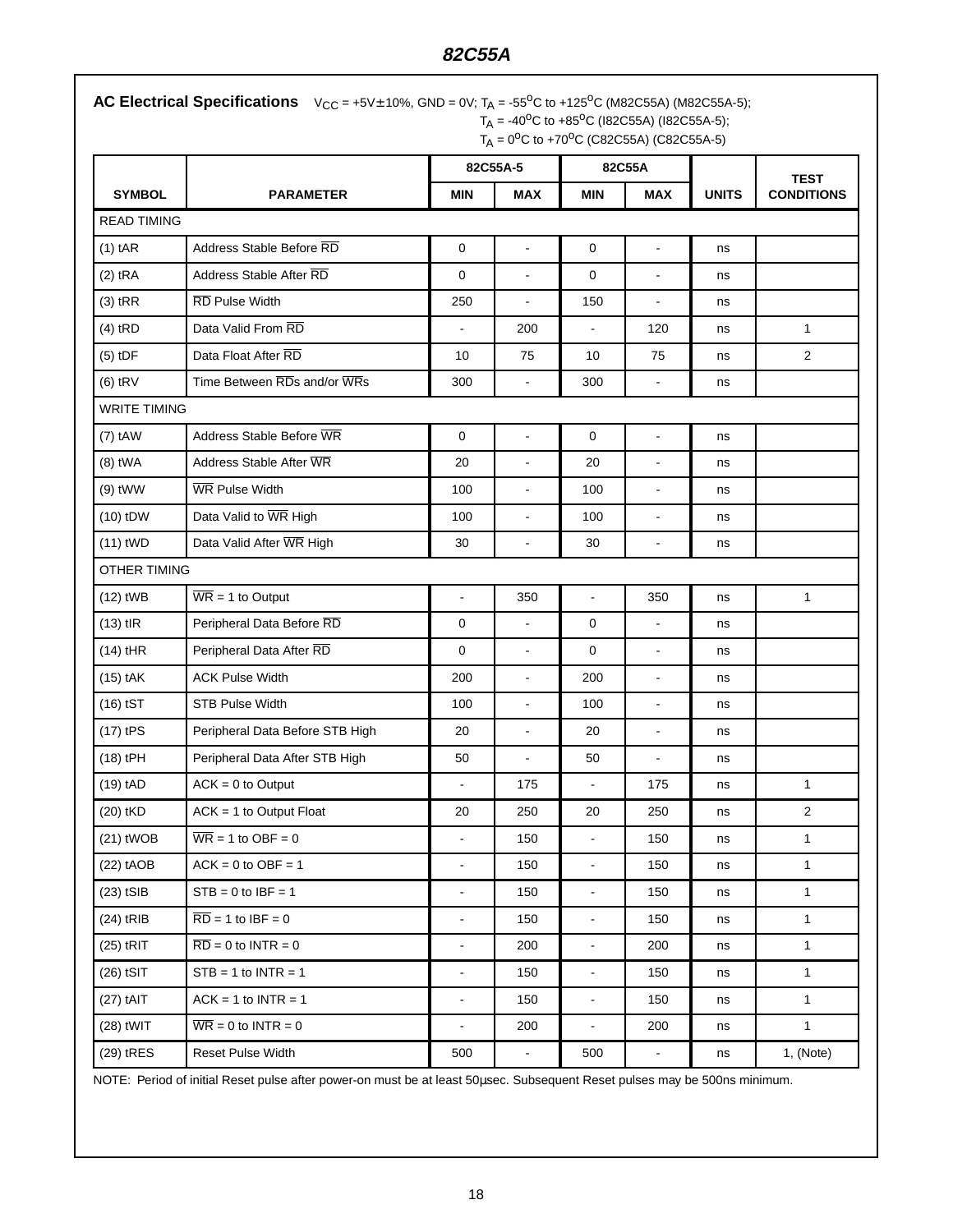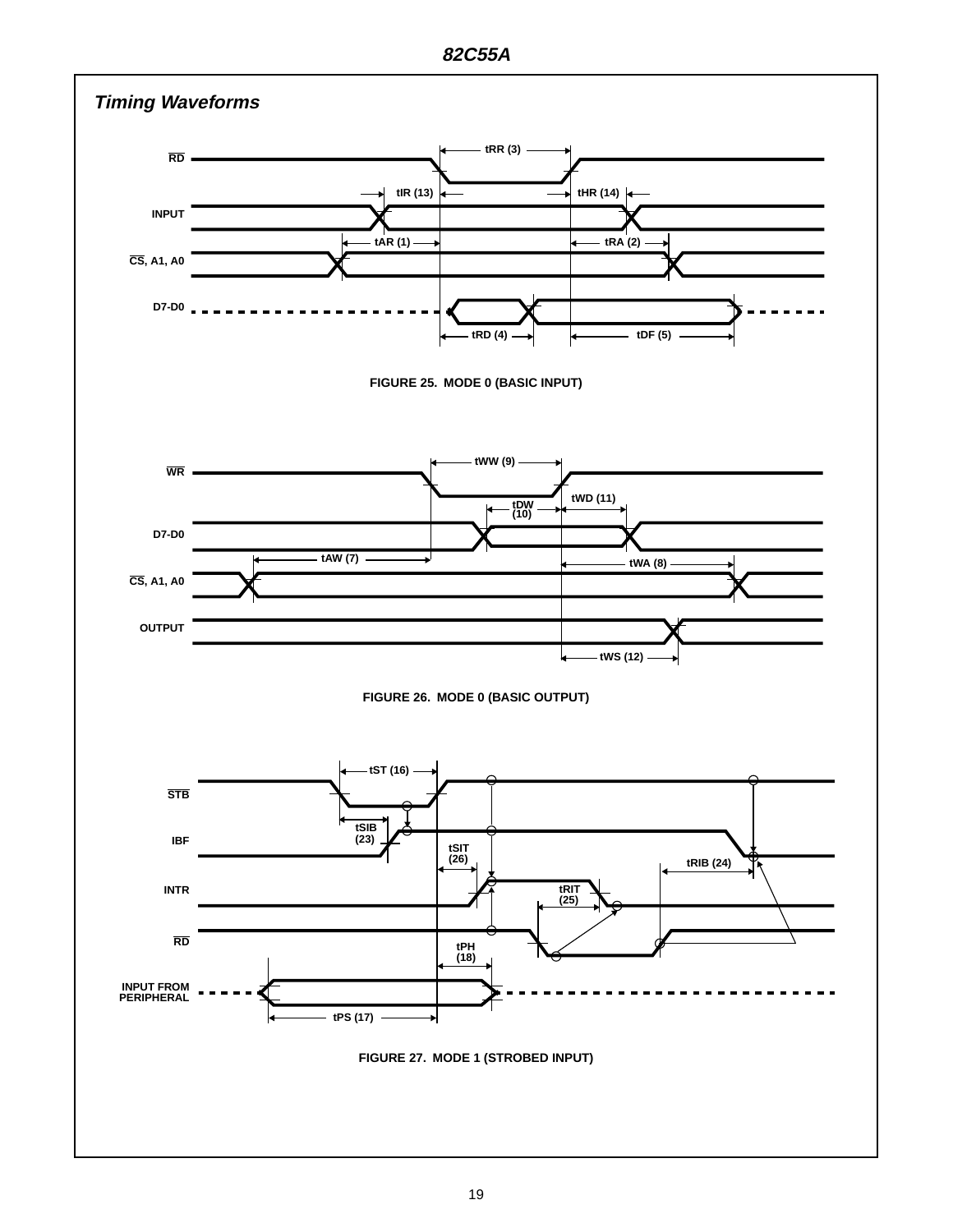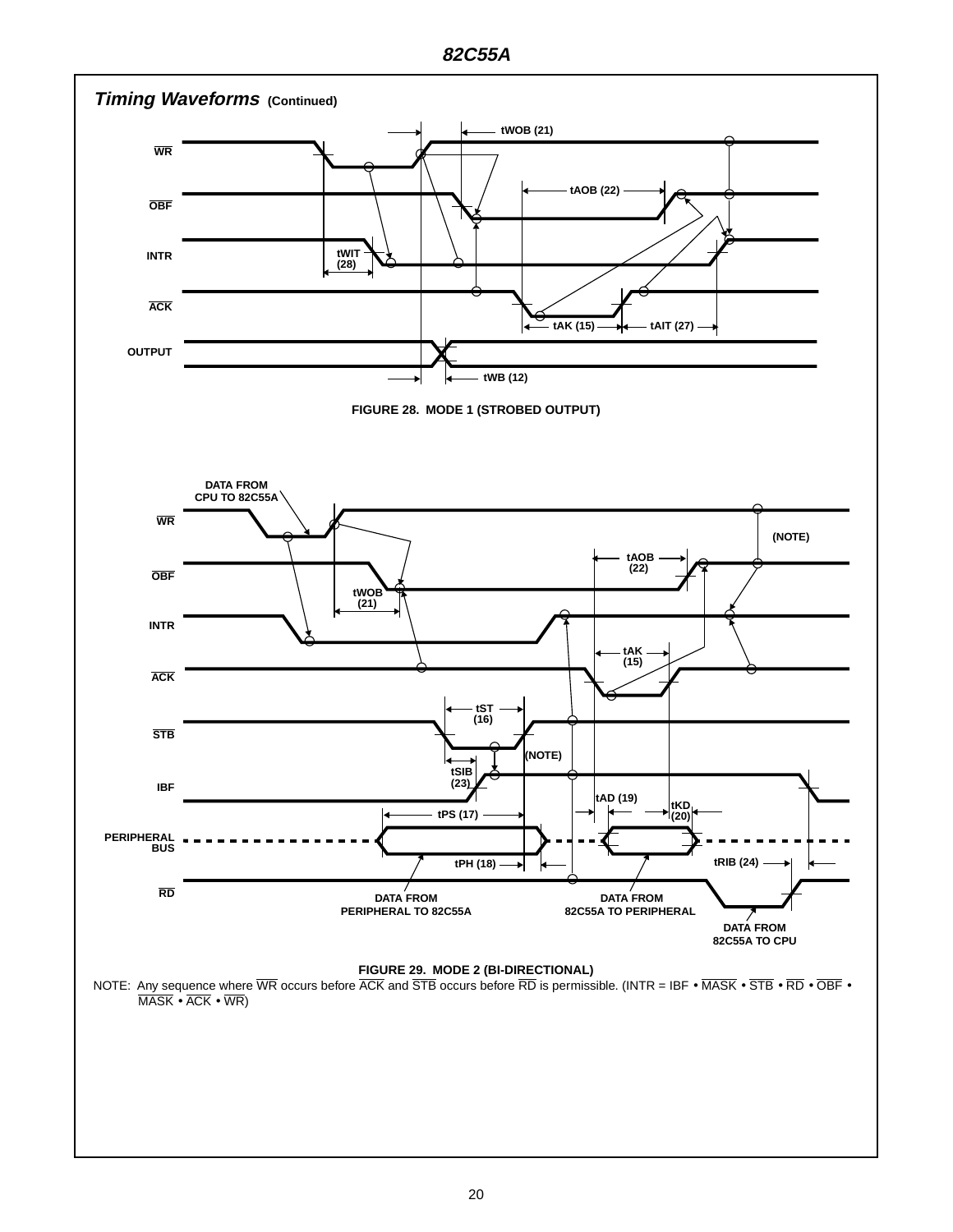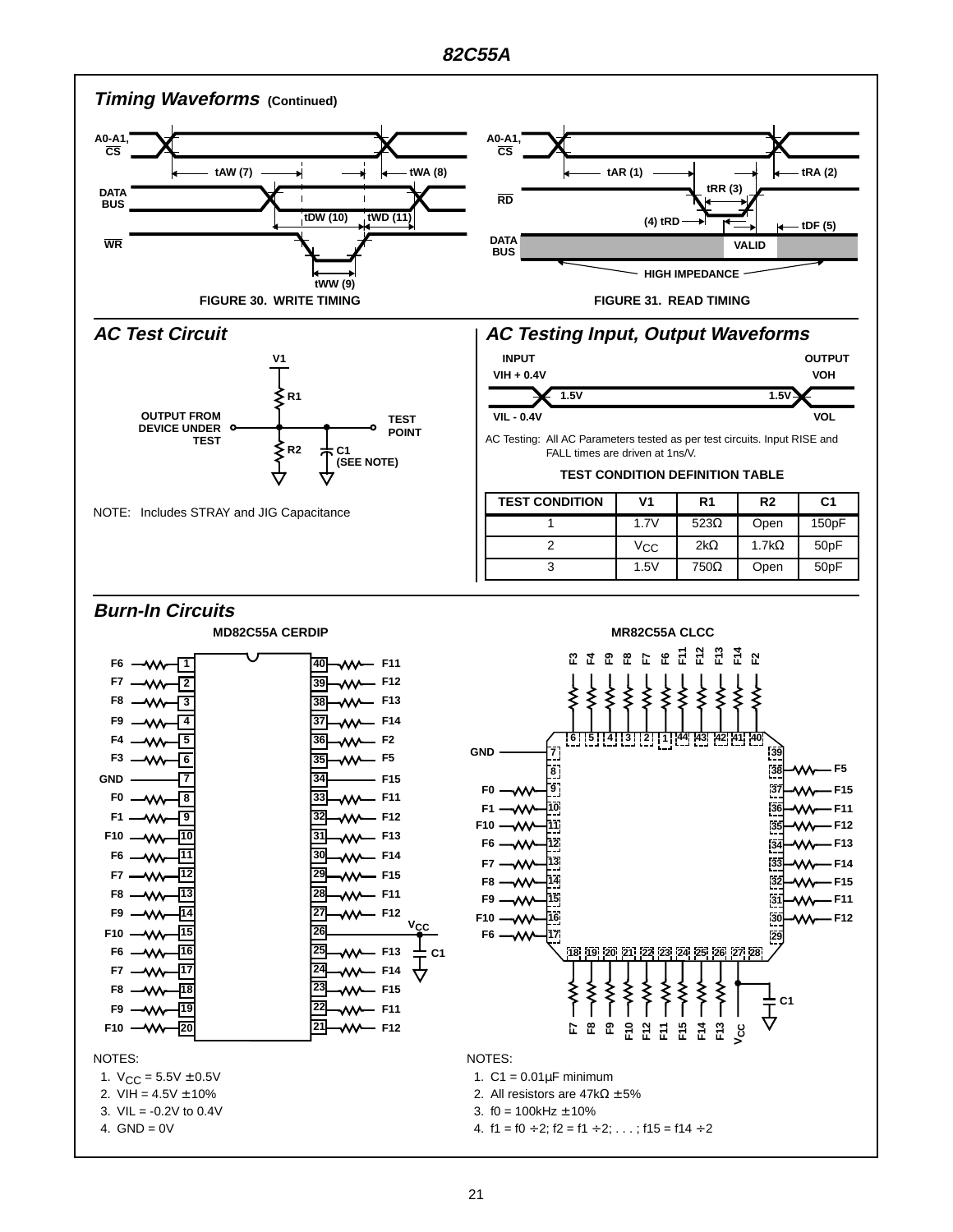## **Die Characteristics**

#### **DIE DIMENSIONS:**

95 x 100 x 19 ±1mils

### **METALLIZATION:**

Type: Silicon - Aluminum Thickness: 11kÅ ±1kÅ

## **Metallization Mask Layout**

**GLASSIVATION:** Type: SiO<sub>2</sub>

Thickness: 8kÅ ±1kÅ

**WORST CASE CURRENT DENSITY:**  $0.78 \times 10^5$  A/cm<sup>2</sup>

**82C55A**

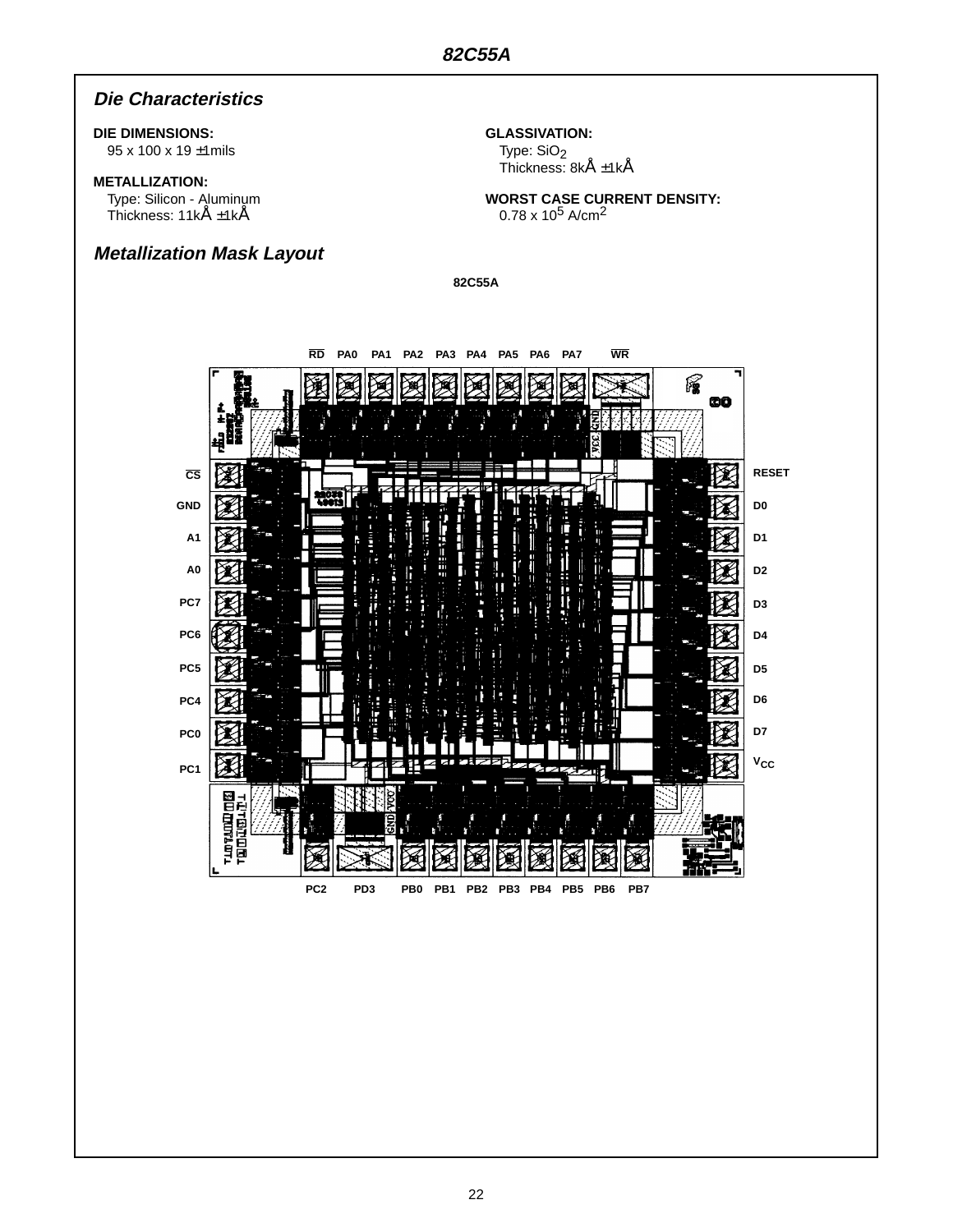## **Dual-In-Line Plastic Packages (PDIP)**



#### NOTES:

- 1. Controlling Dimensions: INCH. In case of conflict between English and Metric dimensions, the inch dimensions control.
- 2. Dimensioning and tolerancing per ANSI Y14.5M**-**1982.
- 3. Symbols are defined in the "MO Series Symbol List" in Section 2.2 of Publication No. 95.
- 4. Dimensions A, A1 and L are measured with the package seated in JEDEC seating plane gauge GS**-**3.
- 5. D, D1, and E1 dimensions do not include mold flash or protrusions. Mold flash or protrusions shall not exceed 0.010 inch (0.25mm).
- 6. E and  $|e_A|$  are measured with the leads constrained to be perpendicular to datum  $\vert$  -C- $\vert$ .
- 7.  $e_B$  and  $e_C$  are measured at the lead tips with the leads unconstrained.  $e_C$  must be zero or greater.
- 8. B1 maximum dimensions do not include dambar protrusions. Dambar protrusions shall not exceed 0.010 inch (0.25mm).
- 9. N is the maximum number of terminal positions.
- 10. Corner leads (1, N, N/2 and N/2 + 1) for E8.3, E16.3, E18.3, E28.3, E42.6 will have a B1 dimension of 0.030 - 0.045 inch (0.76 - 1.14mm).

#### **E40.6 (JEDEC MS-011-AC ISSUE B) 40 LEAD DUAL-IN-LINE PLASTIC PACKAGE**

|                | <b>INCHES</b> |            | <b>MILLIMETERS</b> |            |                              |
|----------------|---------------|------------|--------------------|------------|------------------------------|
| <b>SYMBOL</b>  | <b>MIN</b>    | <b>MAX</b> | <b>MIN</b>         | <b>MAX</b> | <b>NOTES</b>                 |
| A              |               | 0.250      |                    | 6.35       | 4                            |
| A <sub>1</sub> | 0.015         |            | 0.39               |            | 4                            |
| A2             | 0.125         | 0.195      | 3.18               | 4.95       |                              |
| B              | 0.014         | 0.022      | 0.356              | 0.558      | $\qquad \qquad \blacksquare$ |
| <b>B1</b>      | 0.030         | 0.070      | 0.77               | 1.77       | 8                            |
| C              | 0.008         | 0.015      | 0.204              | 0.381      |                              |
| D              | 1.980         | 2.095      | 50.3               | 53.2       | 5                            |
| D1             | 0.005         |            | 0.13               |            | 5                            |
| E              | 0.600         | 0.625      | 15.24              | 15.87      | 6                            |
| E1             | 0.485         | 0.580      | 12.32              | 14.73      | 5                            |
| e              | 0.100 BSC     |            | 2.54 BSC           |            |                              |
| $e_A$          | 0.600 BSC     |            | 15.24 BSC          |            | 6                            |
| $e_{B}$        |               | 0.700      |                    | 17.78      | $\overline{7}$               |
| L              | 0.115         | 0.200      | 2.93               | 5.08       | 4                            |
| N              | 40            |            | 40                 |            | 9                            |

Rev. 0 12/93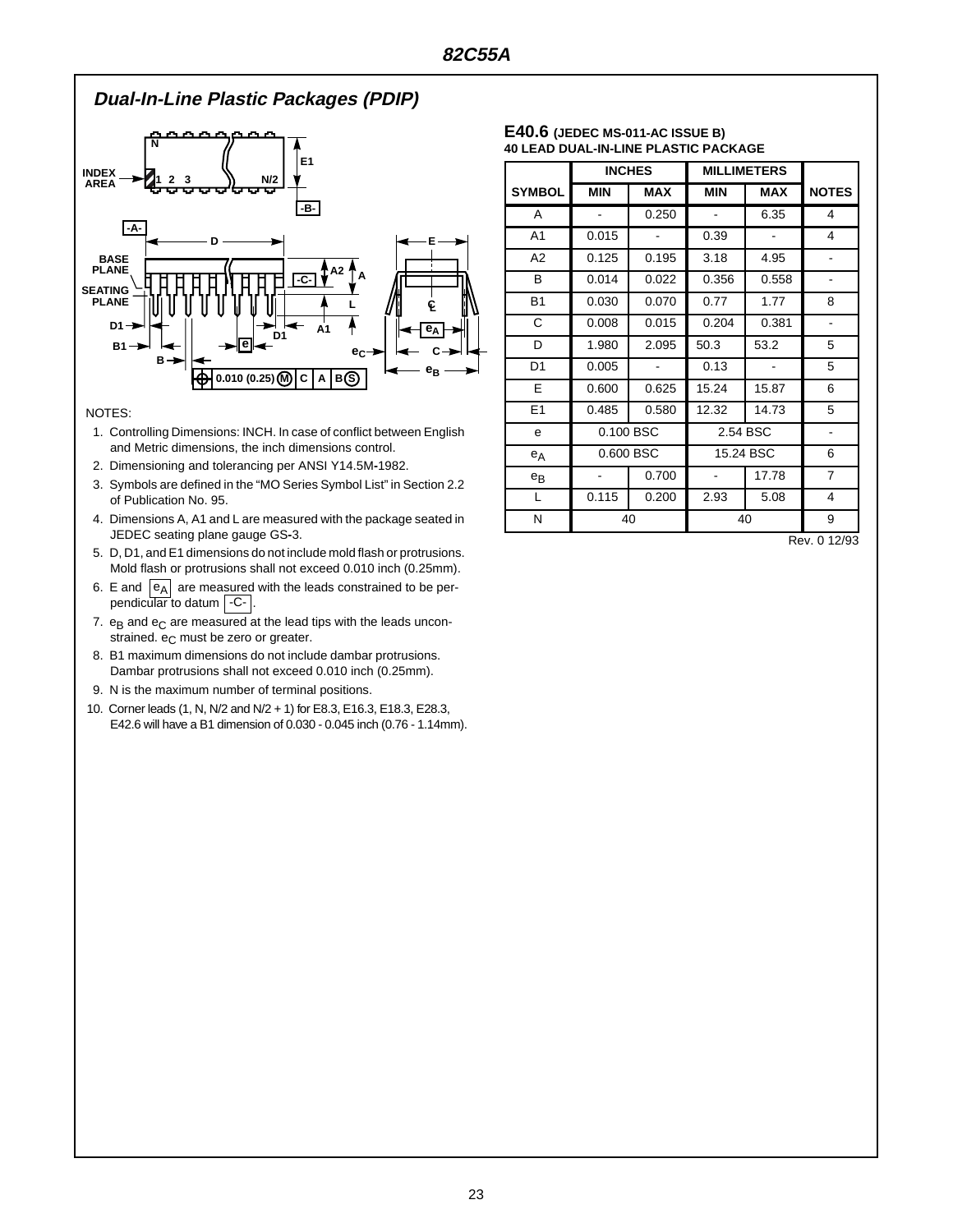

#### **N44.65 (JEDEC MS-018AC ISSUE A) 44 LEAD PLASTIC LEADED CHIP CARRIER PACKAGE**

| SYM-           | <b>INCHES</b> |            | <b>MILLIMETERS</b> |            |              |
|----------------|---------------|------------|--------------------|------------|--------------|
| <b>BOL</b>     | <b>MIN</b>    | <b>MAX</b> | <b>MIN</b>         | <b>MAX</b> | <b>NOTES</b> |
| A              | 0.165         | 0.180      | 4.20               | 4.57       |              |
| A <sub>1</sub> | 0.090         | 0.120      | 2.29               | 3.04       |              |
| D              | 0.685         | 0.695      | 17.40              | 17.65      |              |
| D <sub>1</sub> | 0.650         | 0.656      | 16.51              | 16.66      | 3            |
| D <sub>2</sub> | 0.291         | 0.319      | 7.40               | 8.10       | 4, 5         |
| E.             | 0.685         | 0.695      | 17.40              | 17.65      |              |
| E1             | 0.650         | 0.656      | 16.51              | 16.66      | 3            |
| E <sub>2</sub> | 0.291         | 0.319      | 7.40               | 8.10       | 4, 5         |
| N              | 44            |            | 44                 |            | 6            |

Rev. 2 11/97

#### NOTES:

- 1. Controlling dimension: INCH. Converted millimeter dimensions are not necessarily exact.
- 2. Dimensions and tolerancing per ANSI Y14.5M-1982.
- 3. Dimensions D1 and E1 do not include mold protrusions. Allowable mold protrusion is 0.010 inch (0.25mm) per side. Dimensions D1 and E1 include mold mismatch and are measured at the extreme material condition at the body parting line.
- 4. To be measured at seating plane  $\vert$  -C-  $\vert$  contact point.
- 5. Centerline to be determined where center leads exit plastic body.
- 6. "N" is the number of terminal positions.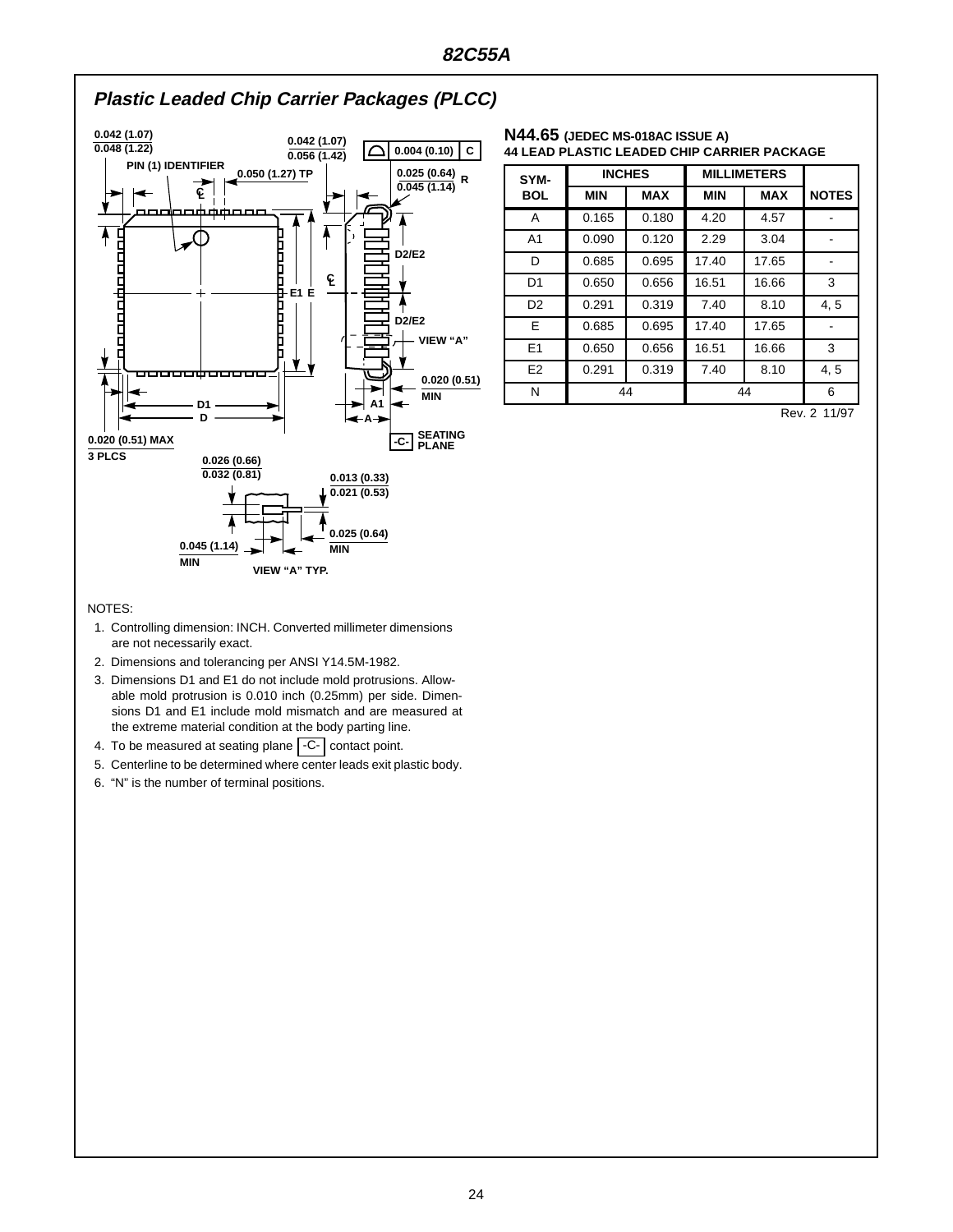## **Ceramic Dual-In-Line Frit Seal Packages (CERDIP)**



#### NOTES:

- 1. Index area: A notch or a pin one identification mark shall be located adjacent to pin one and shall be located within the shaded area shown. The manufacturer's identification shall not be used as a pin one identification mark.
- 2. The maximum limits of lead dimensions b and c or M shall be measured at the centroid of the finished lead surfaces, when solder dip or tin plate lead finish is applied.
- 3. Dimensions b1 and c1 apply to lead base metal only. Dimension M applies to lead plating and finish thickness.
- 4. Corner leads (1, N, N/2, and N/2+1) may be configured with a partial lead paddle. For this configuration dimension b3 replaces dimension b2.
- 5. This dimension allows for off-center lid, meniscus, and glass overrun.
- 6. Dimension Q shall be measured from the seating plane to the base plane.
- 7. Measure dimension S1 at all four corners.
- 8. N is the maximum number of terminal positions.
- 9. Dimensioning and tolerancing per ANSI Y14.5M 1982.
- 10. Controlling dimension: INCH.

| F40.6 MIL-STD-1835 GDIP1-T40 (D-5, CONFIGURATION A) |
|-----------------------------------------------------|
| 40 LEAD CERAMIC DUAL-IN-LINE FRIT SEAL PACKAGE      |

| <b>INCHES</b>  |                          | <b>MILLIMETERS</b> |                |                |                          |
|----------------|--------------------------|--------------------|----------------|----------------|--------------------------|
| <b>SYMBOL</b>  | <b>MIN</b>               | <b>MAX</b>         | <b>MIN</b>     | <b>MAX</b>     | <b>NOTES</b>             |
| Α              | $\blacksquare$           | 0.225              | $\blacksquare$ | 5.72           |                          |
| b              | 0.014                    | 0.026              | 0.36           | 0.66           | $\overline{2}$           |
| b1             | 0.014                    | 0.023              | 0.36           | 0.58           | 3                        |
| b2             | 0.045                    | 0.065              | 1.14           | 1.65           | $\blacksquare$           |
| b <sub>3</sub> | 0.023                    | 0.045              | 0.58           | 1.14           | 4                        |
| $\mathbf c$    | 0.008                    | 0.018              | 0.20           | 0.46           | $\overline{2}$           |
| c1             | 0.008                    | 0.015              | 0.20           | 0.38           | 3                        |
| D              | $\omega$                 | 2.096              | $\blacksquare$ | 53.24          | 5                        |
| E              | 0.510                    | 0.620              | 12.95          | 15.75          | 5                        |
| e              |                          | 0.100 BSC          | 2.54 BSC       |                | ÷,                       |
| eA             | 0.600 BSC                |                    | 15.24 BSC      |                | ÷,                       |
| eA/2           |                          | 0.300 BSC          | 7.62 BSC       |                | $\blacksquare$           |
| L              | 0.125                    | 0.200              | 3.18<br>5.08   |                | $\frac{1}{2}$            |
| Q              | 0.015                    | 0.070              | 0.38           | 1.78           | 6                        |
| S <sub>1</sub> | 0.005                    | $\mathbb{Z}^2$     | 0.13           | $\blacksquare$ | $\overline{7}$           |
| $\alpha$       | $90^{\circ}$             | $105^{\circ}$      | $90^{\circ}$   | $105^{\circ}$  | $\overline{\phantom{a}}$ |
| aaa            | $\frac{1}{2}$            | 0.015              | $\Box$         | 0.38           | $\frac{1}{2}$            |
| bbb            | $\overline{\phantom{0}}$ | 0.030              | -              | 0.76           | $\blacksquare$           |
| CCC            | ÷                        | 0.010              |                | 0.25           | $\overline{\phantom{a}}$ |
| M              | $\overline{\phantom{0}}$ | 0.0015             |                | 0.038          | 2, 3                     |
| N              | 40                       |                    | 40             |                | 8                        |

Rev. 0 4/94

All Intersil semiconductor products are manufactured, assembled and tested under **ISO9000** quality systems certification.

Intersil products are sold by description only. Intersil Corporation reserves the right to make changes in circuit design and/or specifications at any time without notice. Accordingly, the reader is cautioned to verify that data sheets are current before placing orders. Information furnished by Intersil is believed to be accurate and reliable. However, no responsibility is assumed by Intersil or its subsidiaries for its use; nor for any infringements of patents or other rights of third parties which may result from its use. No license is granted by implication or otherwise under any patent or patent rights of Intersil or its subsidiaries.

For information regarding Intersil Corporation and its products, see web site **http://www.intersil.com**

## **Sales Office Headquarters**

#### **NORTH AMERICA**

Intersil Corporation P. O. Box 883, Mail Stop 53-204 Melbourne, FL 32902 TEL: (407) 724-7000 FAX: (407) 724-7240

#### **EUROPE**

Intersil SA Mercure Center 100, Rue de la Fusee 1130 Brussels, Belgium TEL: (32) 2.724.2111 FAX: (32) 2.724.22.05

#### **ASIA**

Intersil (Taiwan) Ltd. Taiwan Limited 7F-6, No. 101 Fu Hsing North Road Taipei, Taiwan Republic of China TEL: (886) 2 2716 9310 FAX: (886) 2 2715 3029